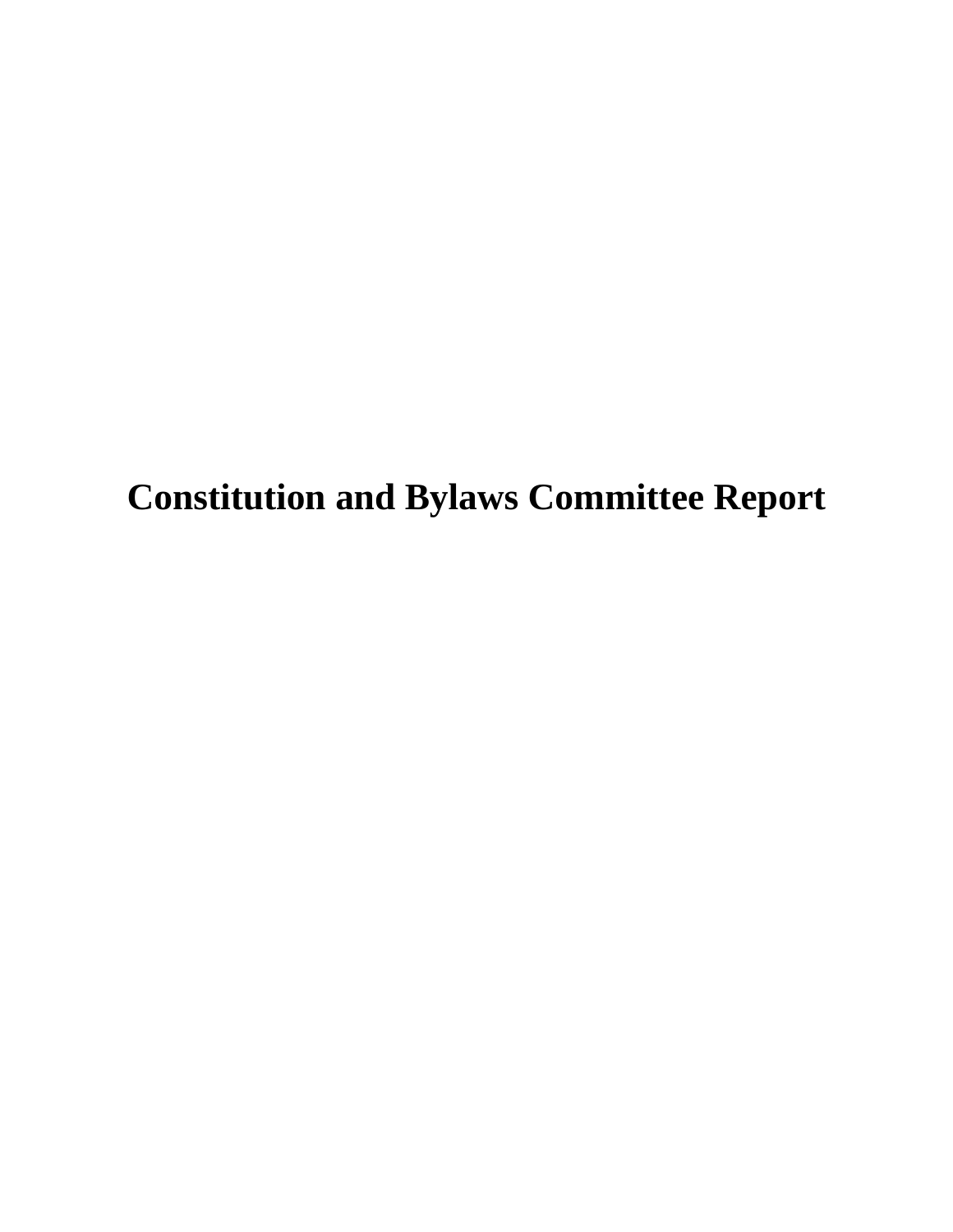My name is Jim Davis and I am the chair of the *Ad Hoc Committee on the Constitution and Bylaws.* Our committee has been on standby until the restructuring has been completed. We have all the information and revisions in place but are simply waiting to see what the official restructuring will look like. I will be at Tuesday's Faculty Senate meeting to field questions if there are any.

Thanks, Jim

Jim Davis, MBA Assistant Professor - School of Business BSBA Program Coordinator Fairmont State University 1201 Locust Avenue/206G Jaynes Hall Fairmont, WV 26554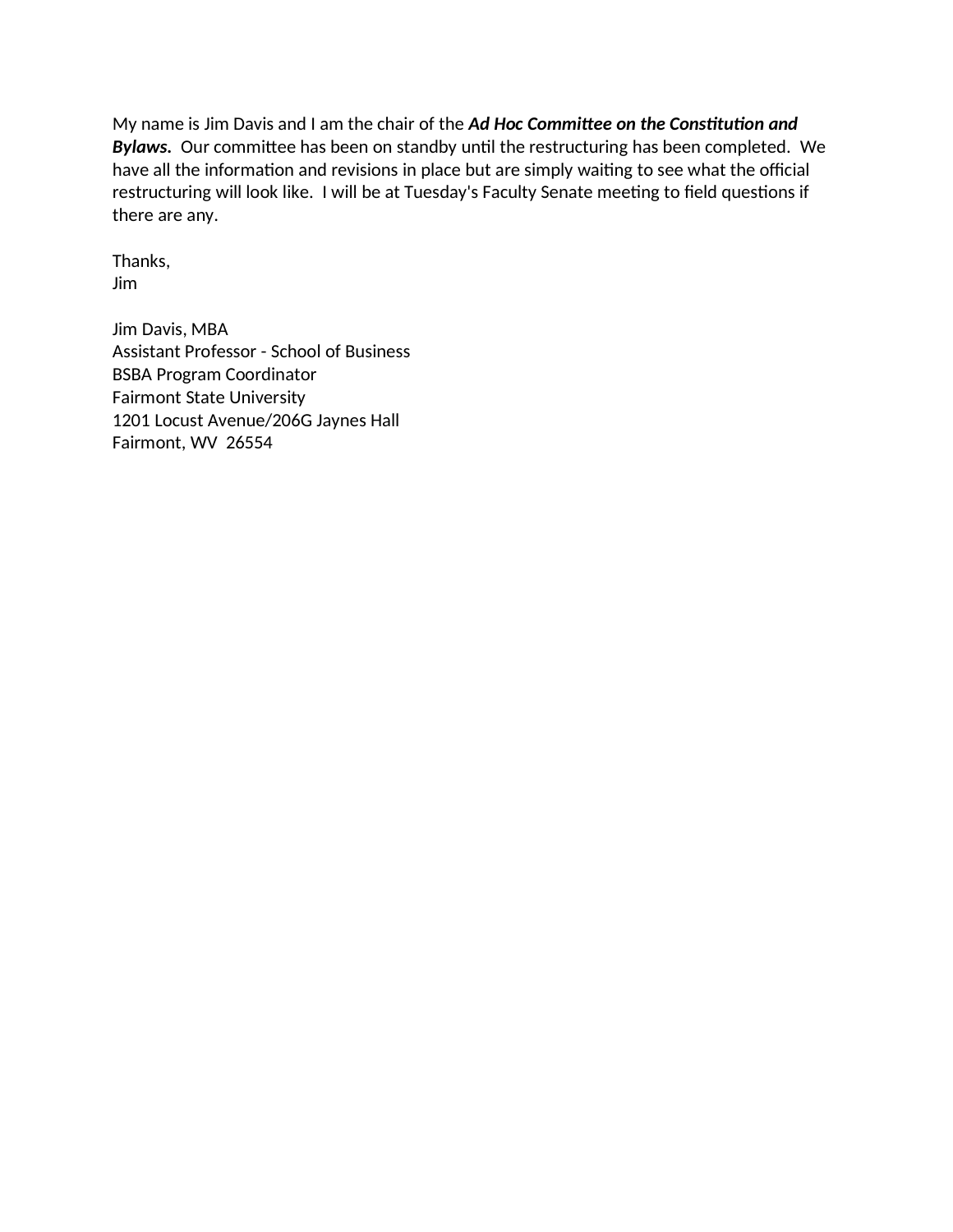**General Studies Committee Report**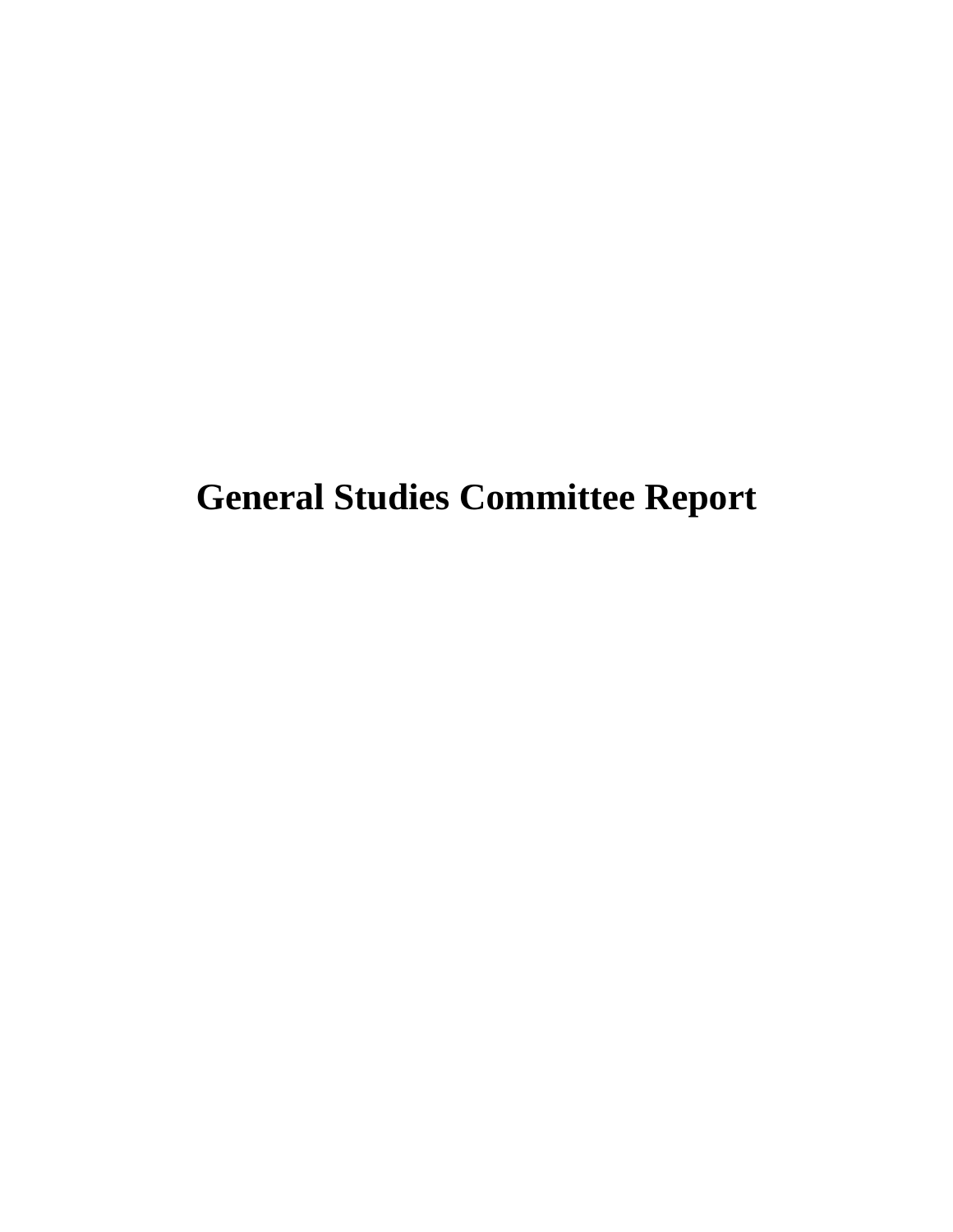**Report to FSU Faculty Senate General Studies Committee 2018-2019 Respectfully submitted, Chair, Dr. James Matthews**

During the academic year 2018-2019, the General Studies Committee's business consisted of the following:

- 1) We made progress towards implementing a new Core Curriculum to replace our current GS program. We had originally planned to continue assessment for a final year to complete a five year cycle, but President Martin made it clear that we needed to move on this project ASAP. The Core was submitted to the Senate in November.
- 2) We revised the course application process and form to match the Core Curriculum outcomes rather than those for the current General Studies program.
- 3) Also as part of one Dr. Martin's initiatives, we have been considering the place of a required Freshman Seminar course in the Core Curriculum.
- 4) Because of the new Presidential mandate, we did not review submitted assessment materials this year.
- 5) We also made no changes to the the 2019-2020 catalog, with no courses removed from or added to the General Studies course lists.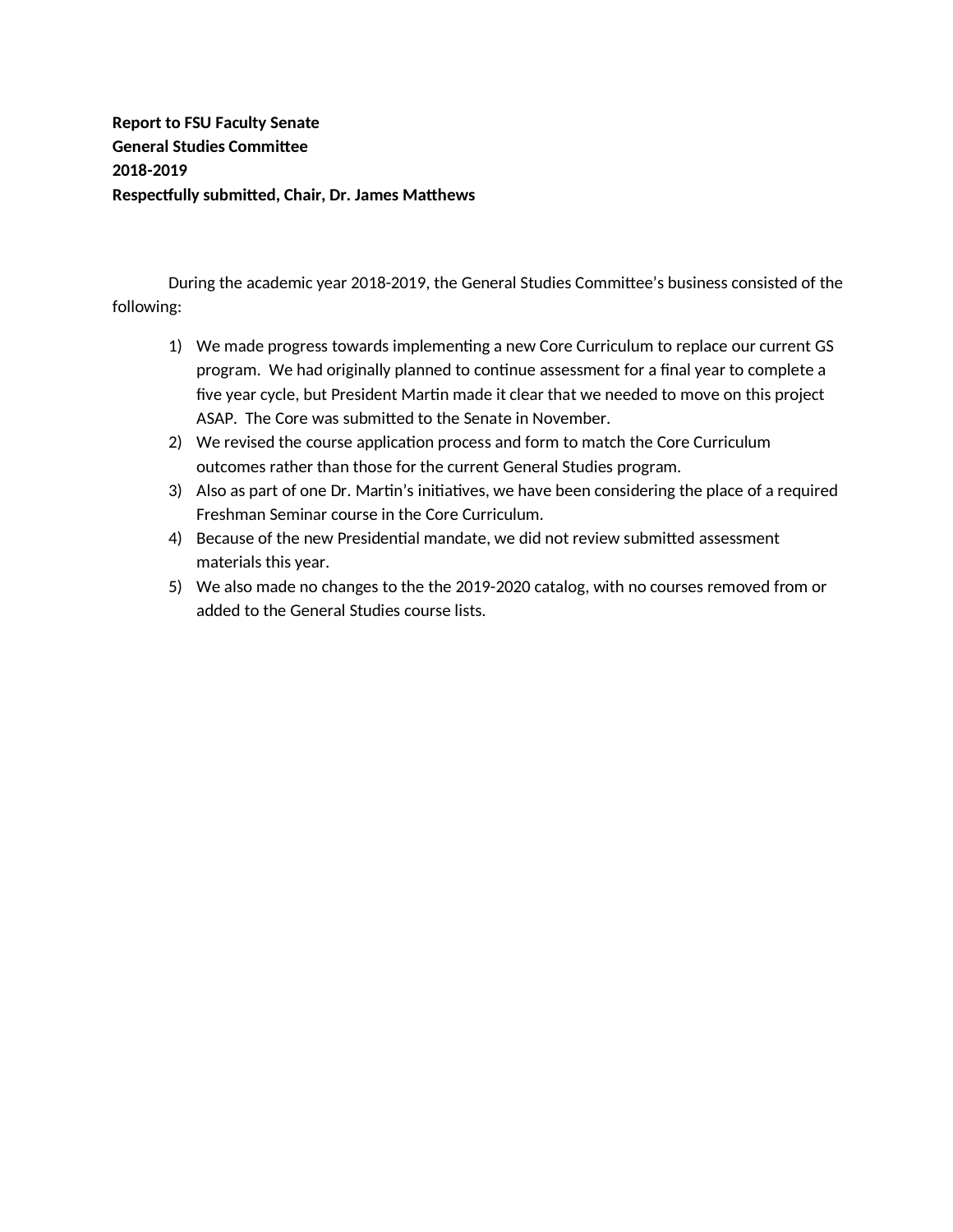**Personnel Committee Report**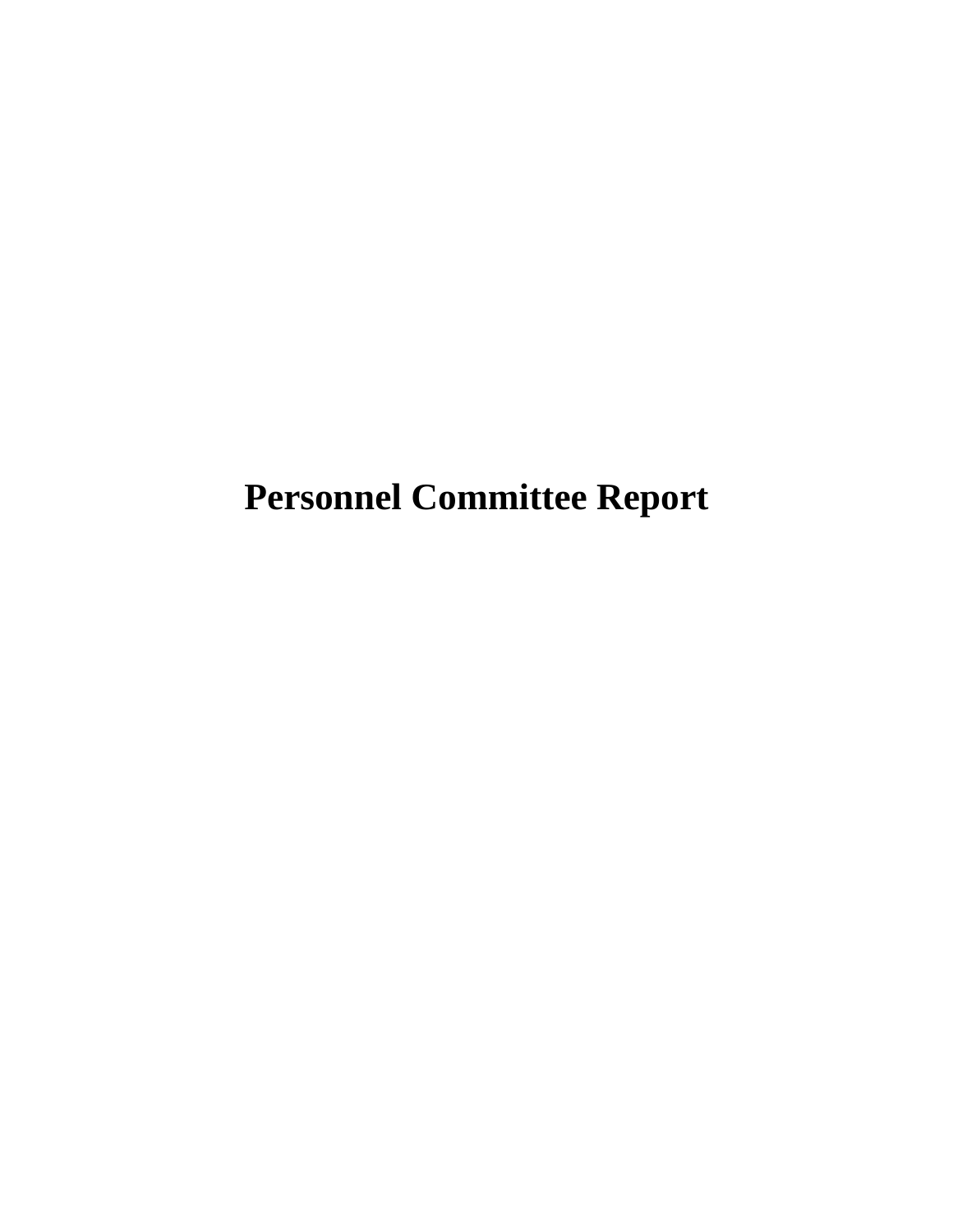## **M E M O**

**FAIRMONT STATE UNIVERSITY** *Charles A. Shields, J.D. Professor of Criminal Justice 108 Hardway Hall 304-367-4114 e-mail: Charles.Shields@fairmontstate.edu*

| To:      | Dr. Mark Flood, President                                                   |
|----------|-----------------------------------------------------------------------------|
|          | <b>Fairmont State University Faculty Senate</b>                             |
| From:    | Dr. Charles Shields, Chair, Faculty Senate Personnel Committee              |
| Date:    | May 2, 2019                                                                 |
| Subject: | <b>Faculty Senate Personnel Committee Report</b><br>2018/2019 academic year |

### **SENATE PERSONNEL COMMITTEE REPORT ACADEMIC YEAR 2018-2019**

**Members:** Dr. Charles Shields, Chair, Dr. John O'Connor, Ms. Jennifer Boggess, Dr. Galen Hansen and Dr. Matthew Hokom.

**Committee Business:** The committee met on January 31, February 7, February 21, and March 5. The committee was charged with considering seven applications for promotion to the rank of associate professor, two promotions to the rank of professor, for a total of nine applications for promotion, and eight applications for tenure. The committee did not consider any applications for sabbatical or emeritus status.

After considering all applications, the committee made recommendations to the President of the

University through the Provost and Vice President for Academic Affairs.

If you have further questions or the need of further information, please advise.

Respectfully, Charles A. Shields Charles A. Shields, J.D. Professor of Criminal Justice Chair, Faculty Senate Personnel Committee 108 Hardaway Hall 304-367-4114 Charles.Shields@fairmontstate.edu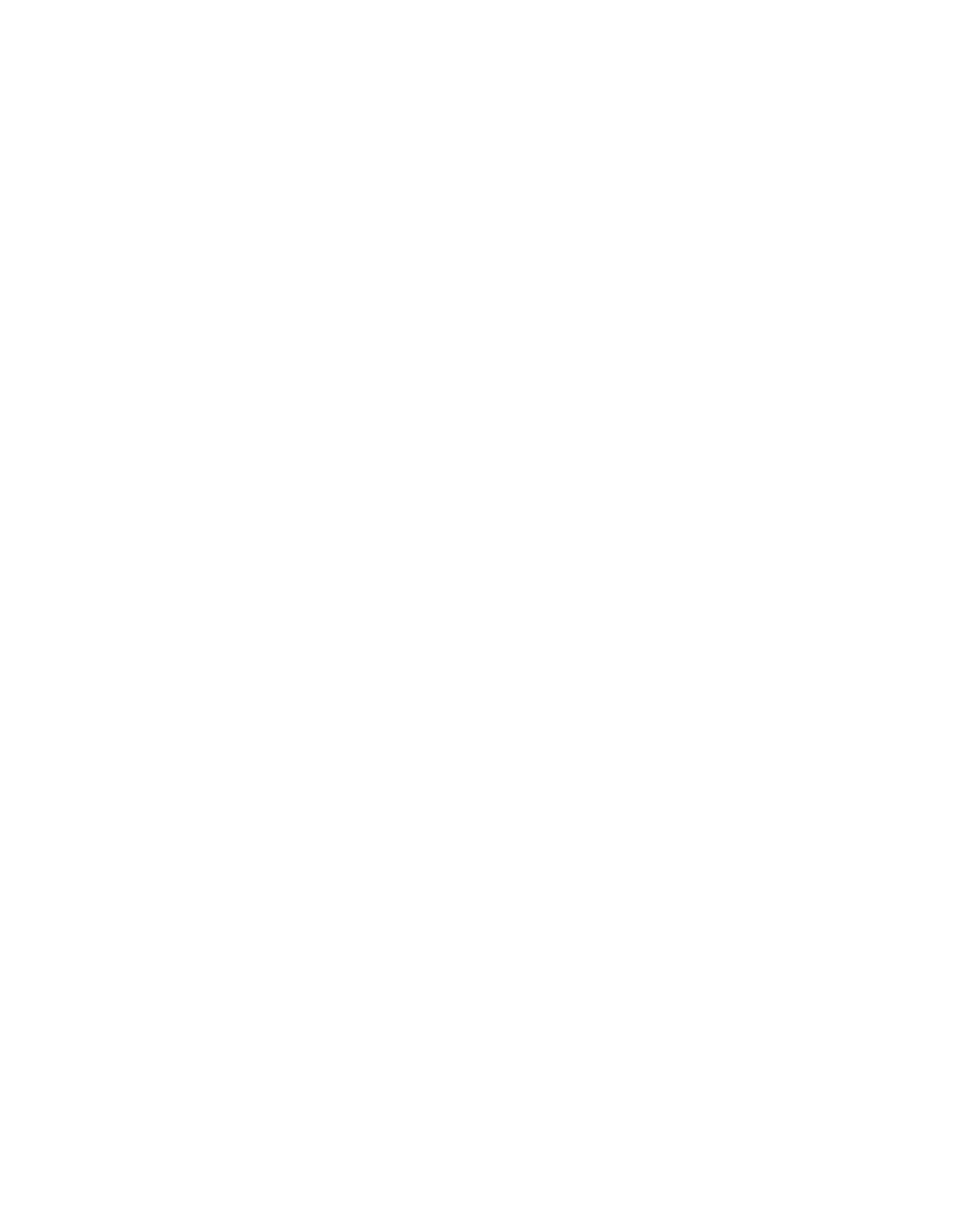**Library Committee Report**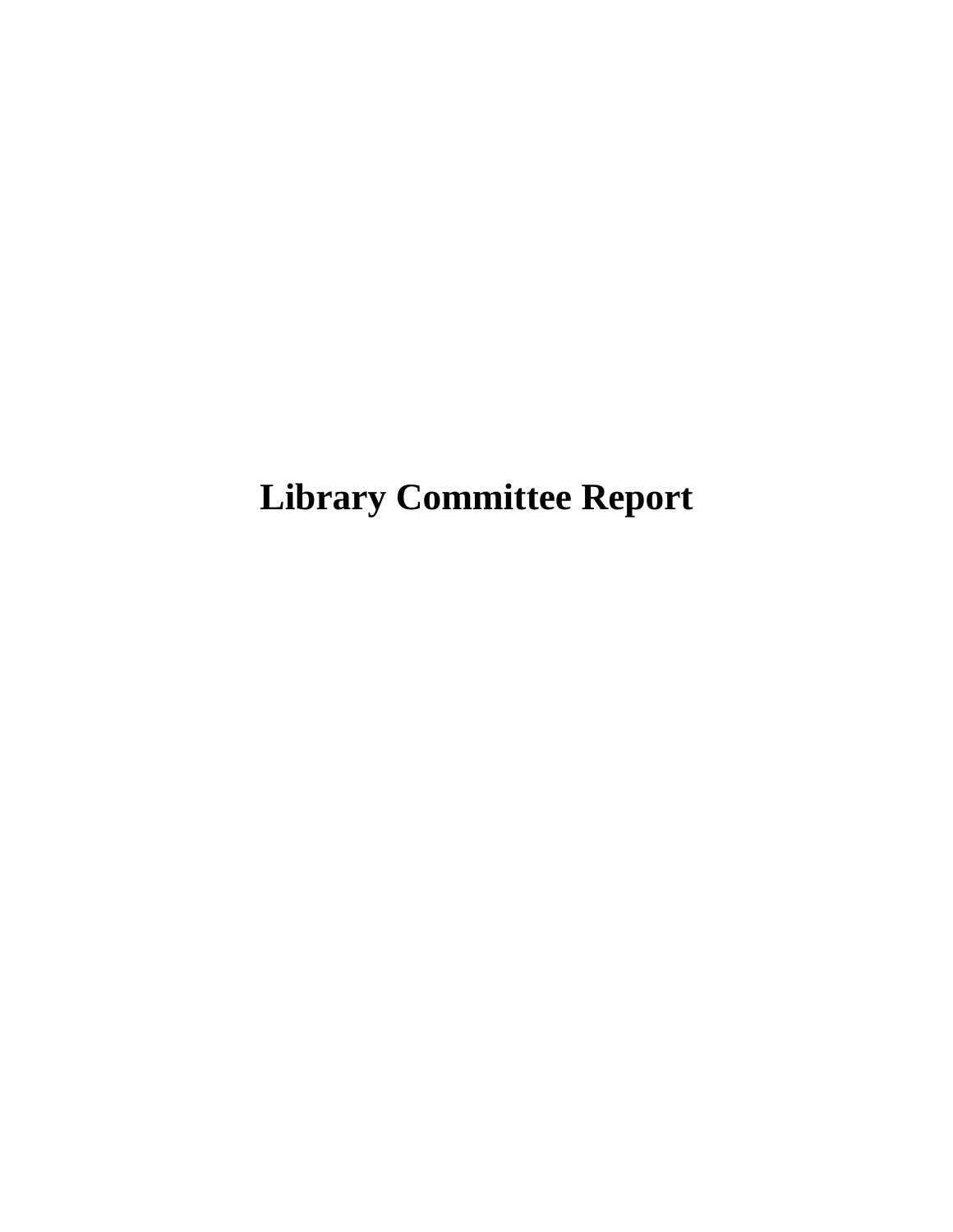As chair of the Library Committee, I submit the following report to Faculty Senate for the 2018-2019 academic year.

A joint meeting of the library committees for FSU and PCTC was held on February 26, 2019. This meeting (along with a follow-up meeting between myself and Sharon Mazure) led to the drafting and delivery of a letter to Presidents Martin and Moore. In this letter, we drew attention to problems facing the Library, all of which can be resolved by the Physical Plant. To summarize, those problems are:

- 1. The Library requires proper light switches on the second and third floors. Presently, the lighting for the second and third floors of the Library is directly controlled by way of the associated circuit breakers—the breakers themselves are being used as though they were light switches. This proves problematic because:
	- most circuit breakers are not designed to be used as switches—their regular use as such can result in their early demise;
	- there is some controversy as to whether circuit breakers may legally be used regularly as switches (as in, meeting the relevant regulations), so their use here introduces unnecessary legal risks; and
	- this improper use of circuit breakers for most Library lighting presents a quality-of-life issue for staff tasked with controlling lighting (at the beginning or the end of the day).
- 2. On the third floor of the Library, while a host of computers have been introduced for student use, they are still without a proper power source—the wiring required here has yet to be installed. (Also specific to the third floor, a *significant* number of lights bulbs are in need of replacement.)
- 3. Third, the Library requires more study rooms for student use—they are constantly in demand.

If Faculty Senate requires the full letter sent to the Presidents of FSU and PCTC, I will be happy to provide you with a copy.

Best wishes,

Adam C. Podlaskowski, Ph.D. Associate Professor of Philosophy

College of Liberal Arts Fairmont State University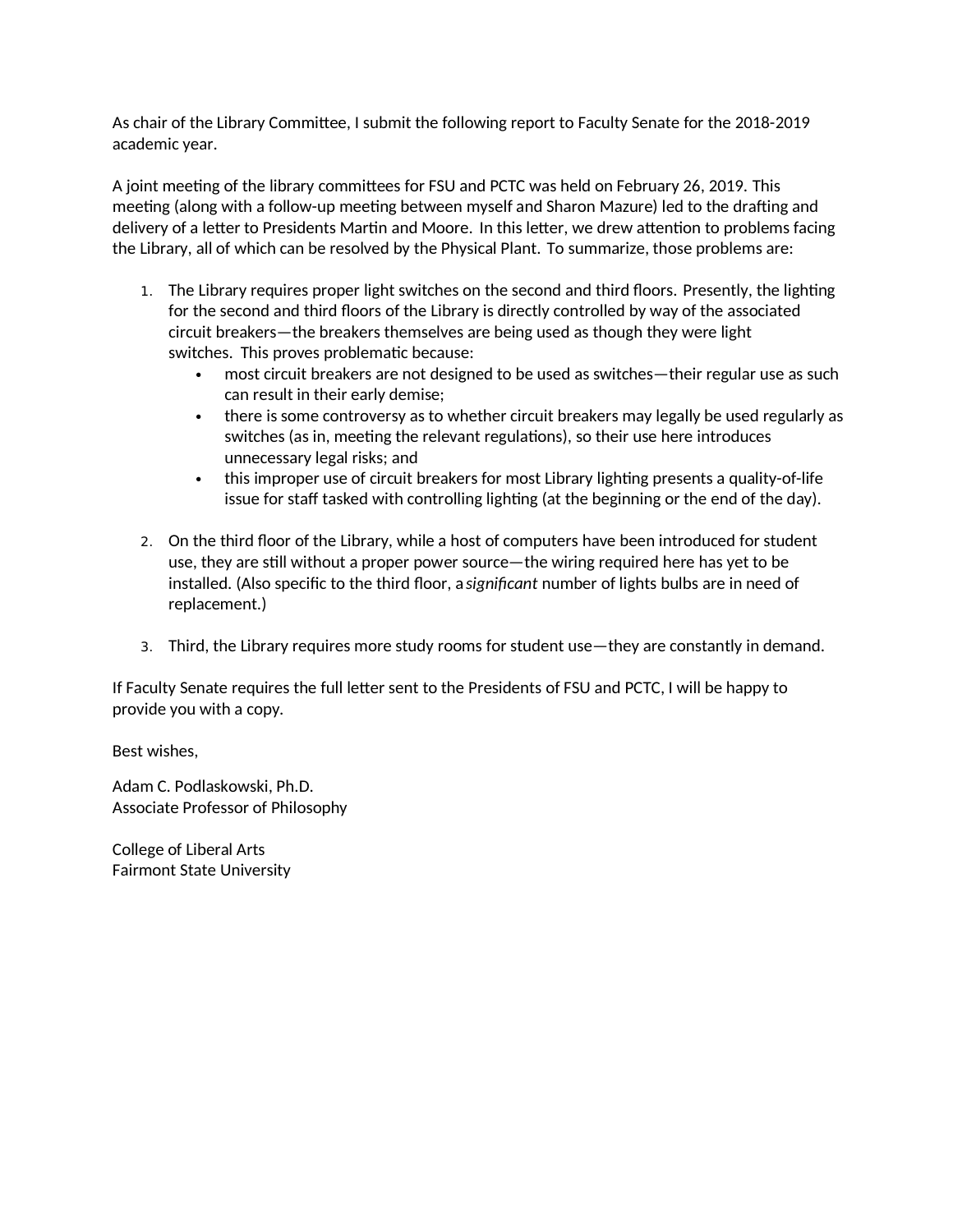**Admissions and Credits Committee Report**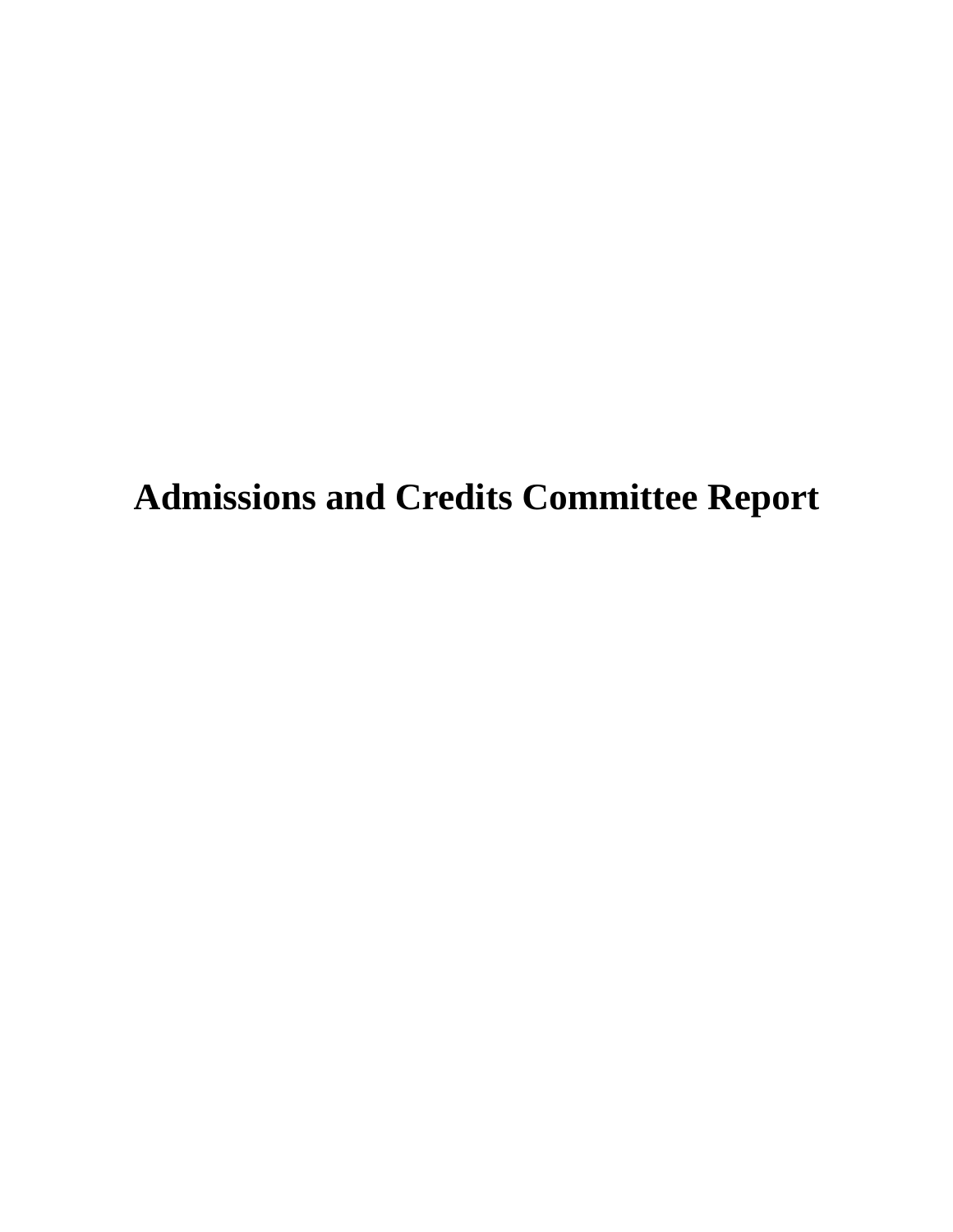### Committee on Admissions and Credits Annual Report to the Senate 2018-2019

During the current academic year, the Committee conducted two meetings, in the first of which Leland George was elected to serve as chair for the year. Also occurring since last report was a meeting to hear suspension appeals in the summer of 2018.

One student appeal was heard.

The Committee approved the following two recommendations to the Senate:

- 1. That the scope of Academic Forgiveness be extended to include courses transferred in from other institutions.
- 2. That the Test of English for International Communication (TOEIC) be added (with the minimum score of 605) to the list of reliable language-proficiency tests available for international students.

Other proposals under development by the administration were explained to the Committee, which responded with constructive discussion. No official action by the Committee on these matters has yet been required.

Respectfully submitted,

Leland M George, PhD Professor of English Chair, Committee on Admissions and Credits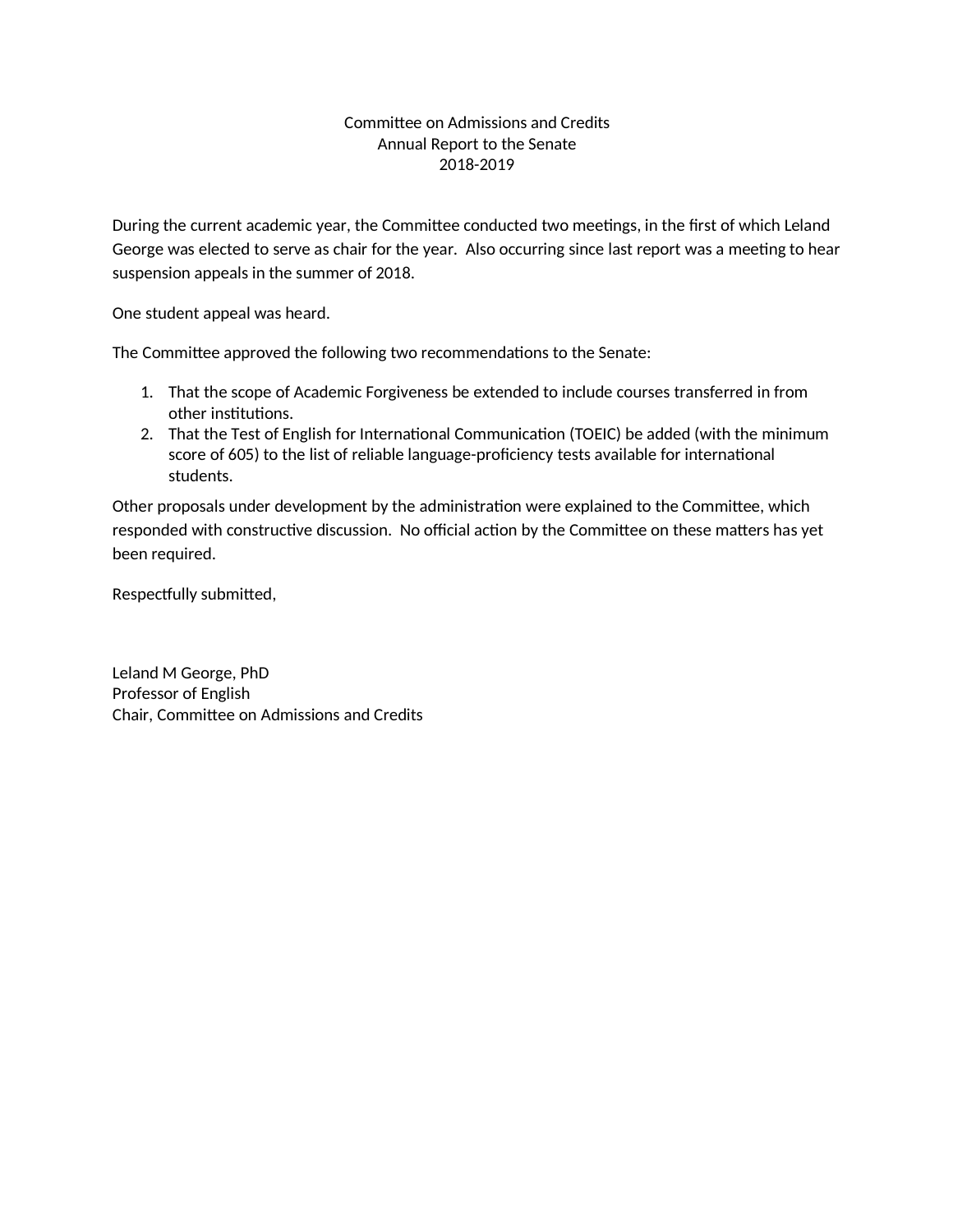**Legislative Advocacy Committee Report**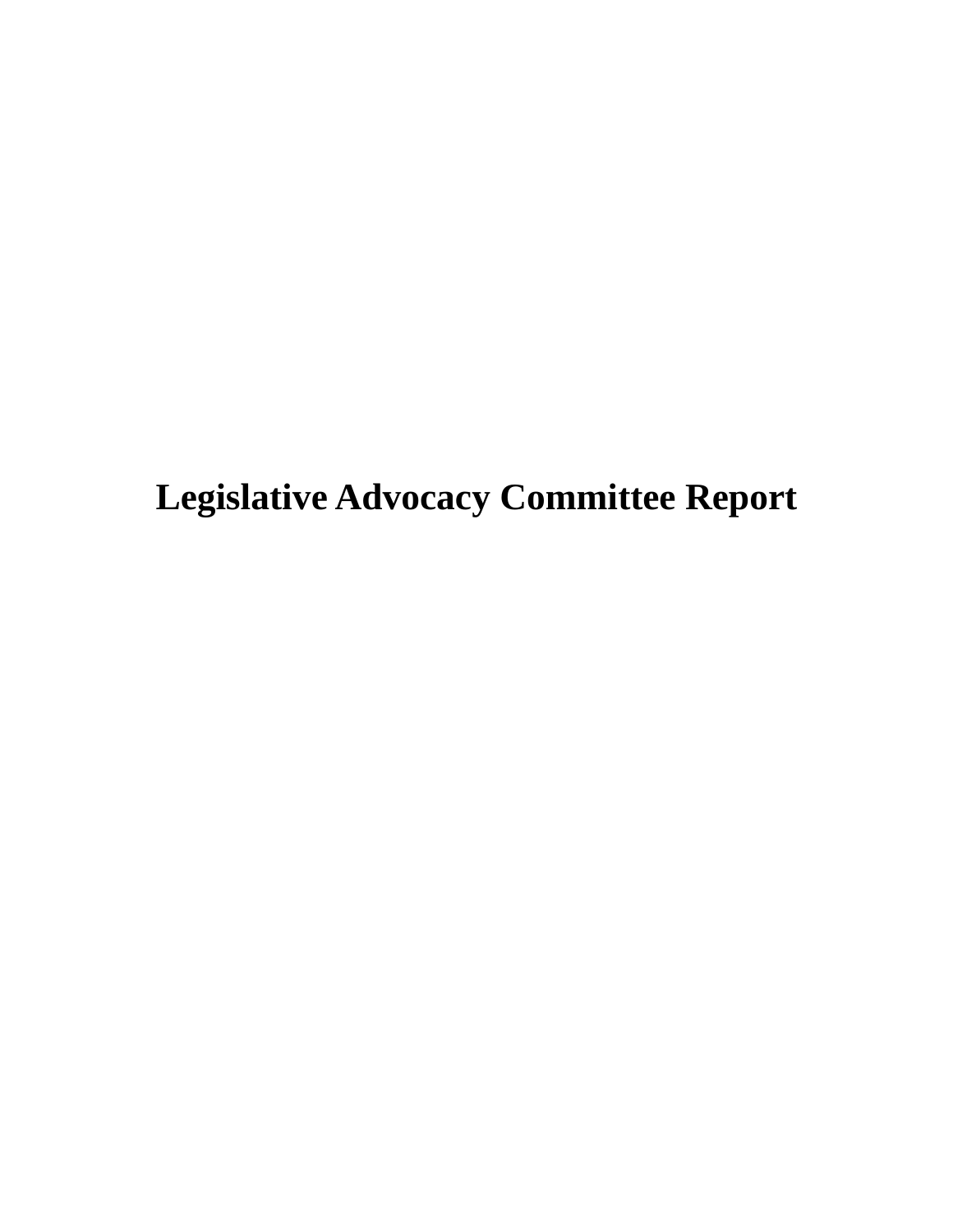## 2018-19 Annual Report

## Legislative Advocacy Committee

The Legislative Advocacy Committee and the President's Office organized and funded a Legislative Forum that took place on Wednesday, November 28, 2018. Senator Roman Prezioso and Delegates Michael Angelucci, Barbara Evans Fleischauer, Tim Miley, Dave Pethtel and Terry Waxman attended. There were about thirty five administrators, faculty, staff and students in attendance. A lot of discussion about a number of issues occurred. The roundtable format was utilized during the program.

President Martin, a Dean and several faculty members had a meeting on campus with Senator Charles Clements on Wednesday, December 12, 2018.

The important bills during this year's legislative session were: SB 1 Increasing access to career education and workforce training, SB 25 Authorizing certain higher education governing boards to eliminate faculty tenure, SB 150 Budget Bill, SB 636 Authorizing legislative rules for the Higher Education Policy Commission, SB 673 Relating to public higher education accountability and planning, and HB 2519 The Campus Self Defense Act (Permitting the carrying of concealed weapons on the campus of a state institution of higher education.) The campus community was very concerned that legislation would allow individuals to carry guns on the Fairmont State University (FSU) campus. The campus carry bill, HB 2519, was stopped in the Senate Judiciary Committee on Tuesday, March 5, 2019 with a vote of 7 in favor of the bill and 9 opposed. Republicans Charles Clements and Ryan Weld voted against the bill.

This year Higher Education Day in the Legislature was on Monday, January 28, 2019. The Higher Education Policy Commission asked each institution's president to attend the event and to designate a current student to accompany the president. I was allowed to attend as I am the Advisory Council of Faculty (ACF) representative for Fairmont State University. There were thirteen other ACF members in the legislature with me. Meetings took place with Senate President Mitch Carmichael, Senate Finance Chair Craig Blair, House Majority Whip Paul Espinosa, House Education Chair Danny Hamrick, and House Finance Chair Eric Householder. The ACF went to the legislature a second time on February 8, 2019. We met with Marion County Senate Minority Leader Roman Prezioso, House Minority Leader Tim Miley, and House Assistant Minority Whip Lisa Zukoff.

We continue to depend upon the FSU faculty at large to make phone calls, and/or write letters when such action is deemed necessary. Several members attended PEIA events. Members continue to attend local legislative events in support of FSU's interests.

Respectfully submitted,

Harry Baxter

Chair, Legislative Advocacy Committee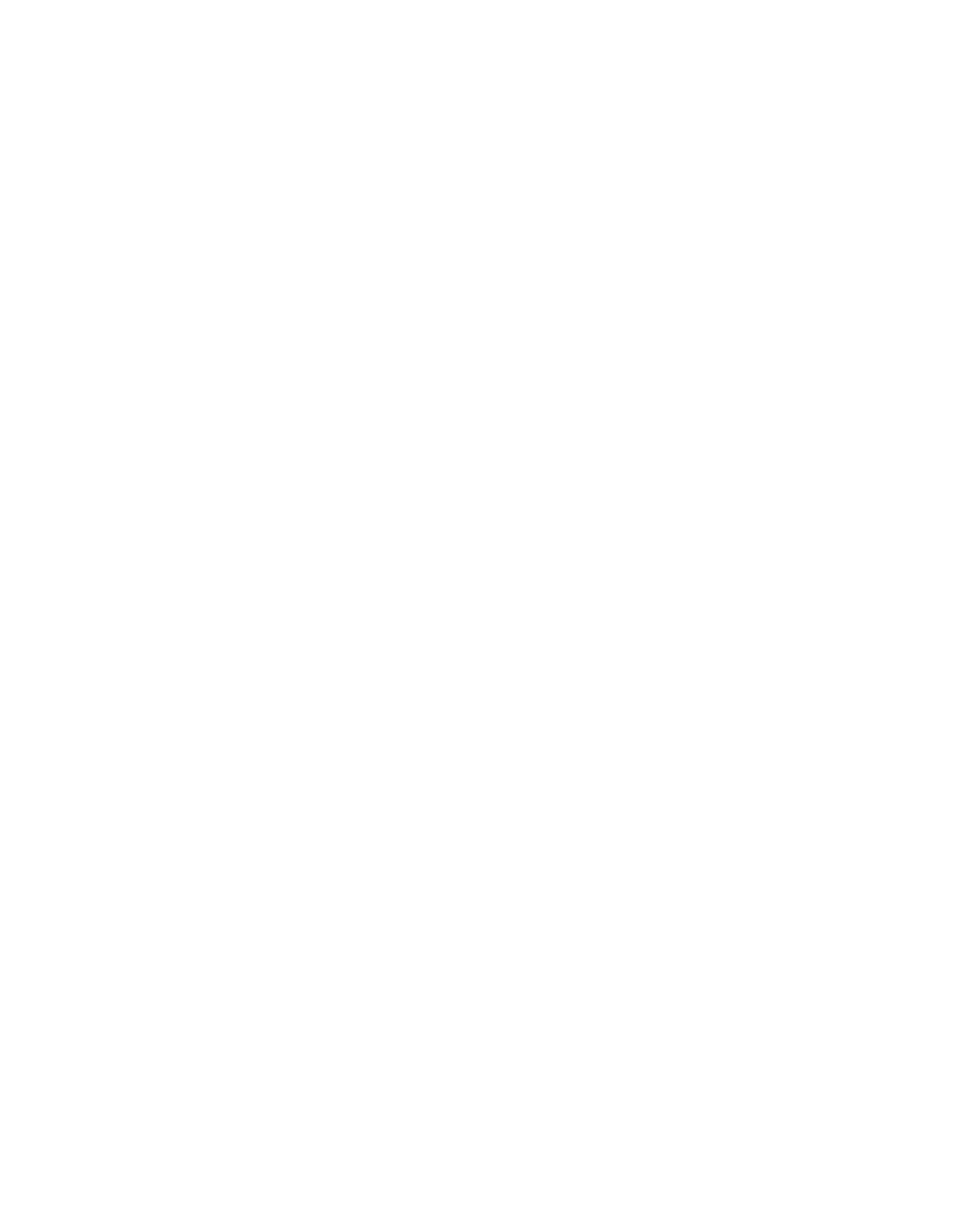**Curriculum Committee Report**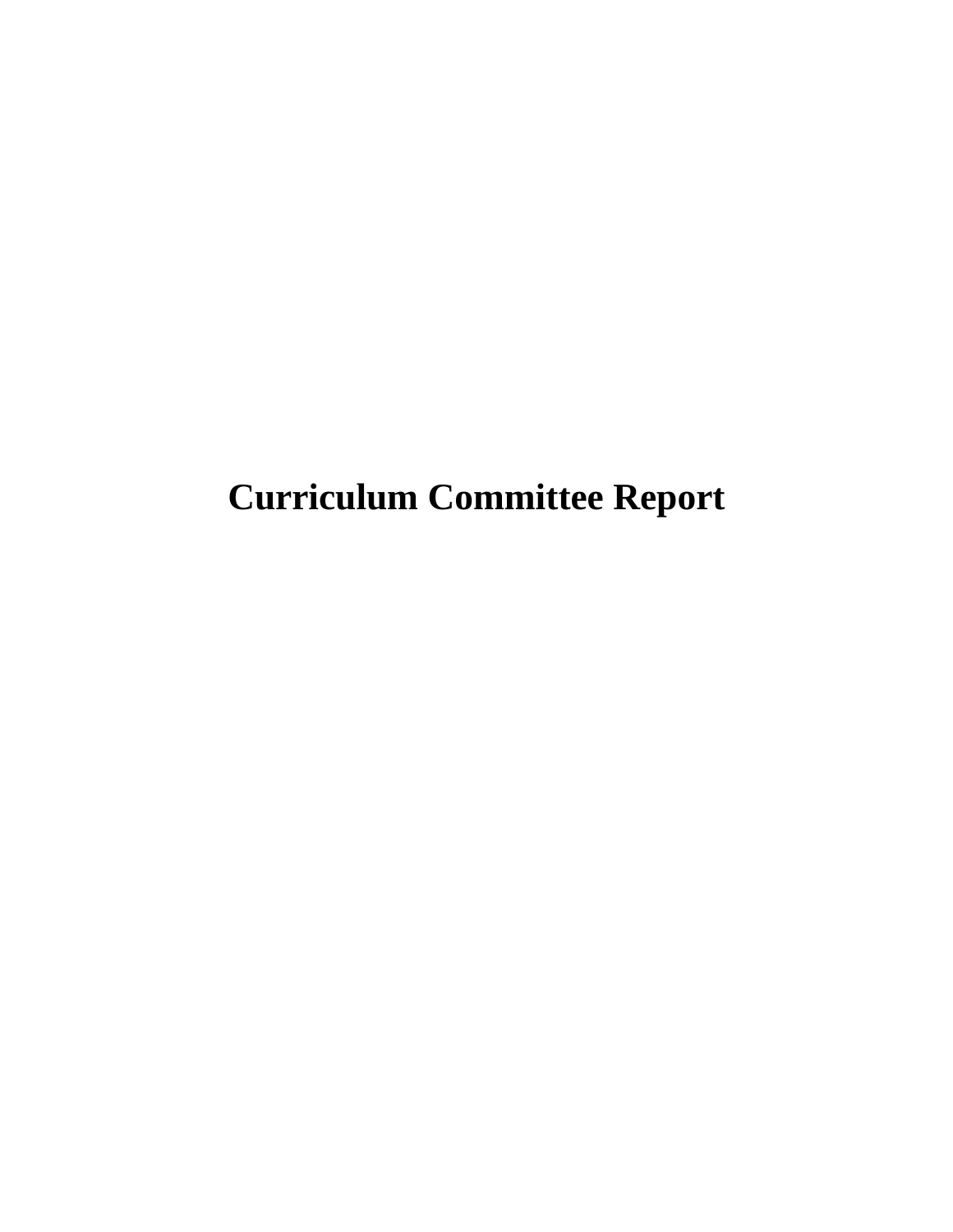### **FSU Curriculum Committee Report 2018-2019**

Provided April 29, 2019

#### **Overview**

- Dr. Harvey (Provost and ex-officio) continued past work with deans to move curriculum proposals be submitted prior to November 2, 2018 to allow the curricular change process due time in committees for full and proper reviews. Eight proposals were submitted prior to the November deadline. Seven additional proposals were accepted after the deadline.
- Dr. Susan Ross (Executive Director of Academic Programs and Support Services and ex-officio) was welcomed to the committee in January 2019.
- In the 2017-2018 academic year, the curriculum committee, in support of program assessment activities, voted to require minors not only include course outcomes, but also program outcomes in proposals. During the 2018-2019 academic year, this was questioned by proposal preparers as the current proposal forms do not reflect this requirement. Work began to update the forms and process currently used by curriculum committee to submit proposals. During this process, it was discovered that many past processes were difficult to find in written form, which brought up further questions/concerns by the committee.

### **Academic Affairs Policies and Procedures**

The work continues in revising and/or developing the forms and processes for curriculum approval. The intent of this work is to streamline curricular proposals/forms with catalog requirements and align with WV-Higher Education Policy Commission requirements where appropriate. Such forms include:

- New academic minor proposal form
- New course proposal form
- Course modification form (for minor course changes)
- Revision to existing curriculum proposal form

The process for which the approval of new forms and other curricular requirements have not been established. The current report from Dr. Ross suggests that steps may be taken to put together an Academic Affairs Policies and Procedures Committee to guide this process. The curriculum Committee suggests that the proposed committee coordinate with or be overseen by Faculty Senate to ensure Faculty/Academic representation in academic matters.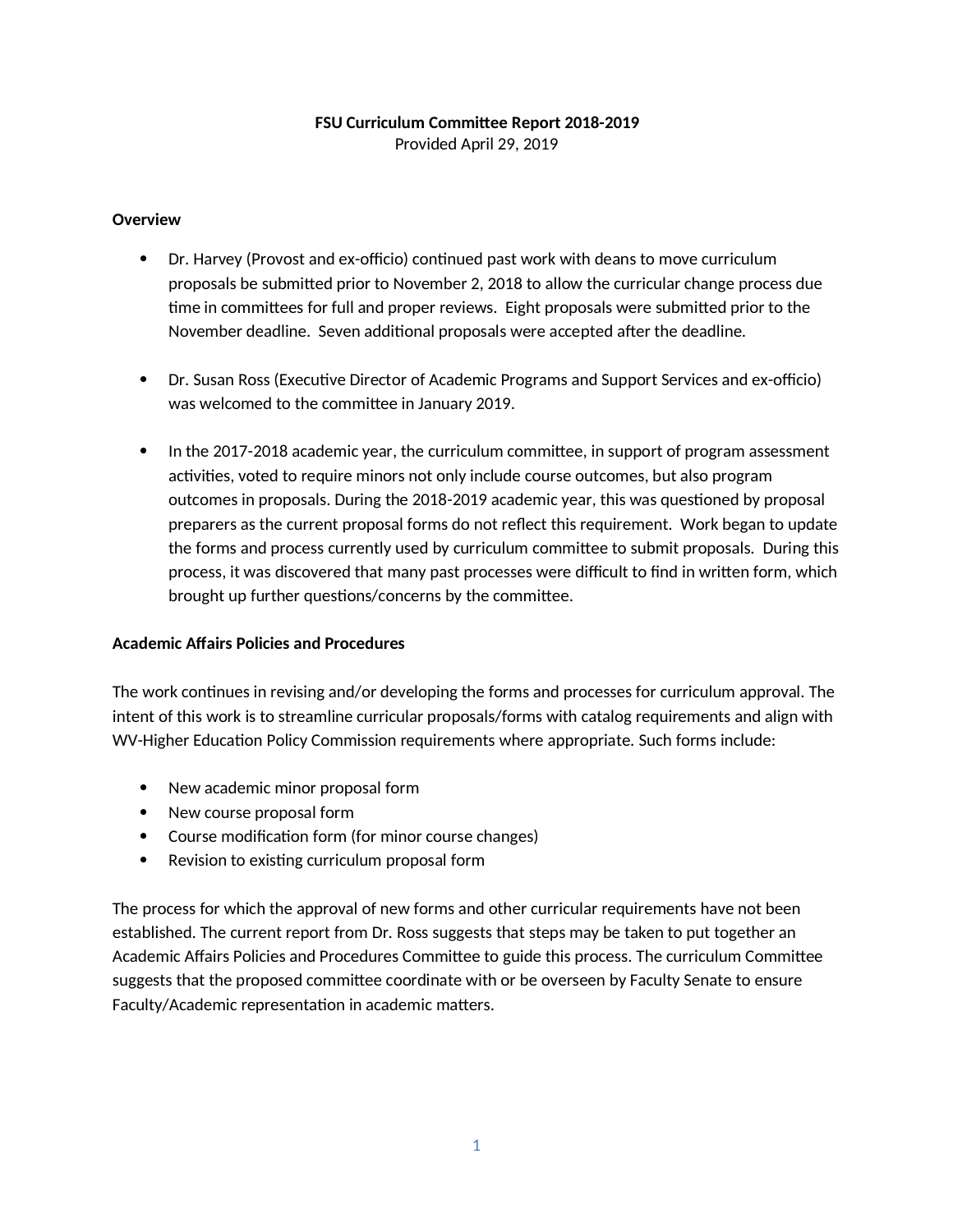Further information concerning the differences in hour requirements for minors vs. specializations vs. concentrations was presented by Cheri Gonzalez. HEPC defines minor but Concentrations, specializations, tracts and series are not clearly defined and all similar. The curriculum committee continues work to ensure new proposals utilize language that allows students proper documentation of a minor/concentration/specialization/tract upon degree completion.

### **Academic Curriculum**

As of Fall 2018 a total of 15 curricular actions have been reviewed. These included:

- 2 new academic degree programs
- 4 new academic minors
- 4 new course proposals
- 5 curriculum and/or course revisions

All 15 curriculum proposals were reviewed and passed both first and second readings in the curriculum committee. These proposals are as follows:

- 18-19-01 Fine Arts Music –Musical Theater
- 18-19-02 Forensic Science
- $\bullet$  18-19-03 Cell Biology
- 18-19-04 Forensic Science Minor
- 18-19-05 Anatomy and Physiology
- 18-19-06 Leadership Certificate
- 18-19-07 Psychology
- 18-19-08 Community Health
- 18-19-09 Creative Writing Minor
- 18-19-10 Education Core Support Courses
- 18-19-11 Creative Writing Capstone
- 18-19-12 Folk Preserving Appalachian Culture
- 18-19-13 Professional Writing Minor
- 18-19-14 BS Surveying and Geomatics
- 18-19-15 AS Surveying and Geomatics

Respectfully submitted,

Kim Derico, RN, MSN, CNE – Chair of FSU Curriculum Committee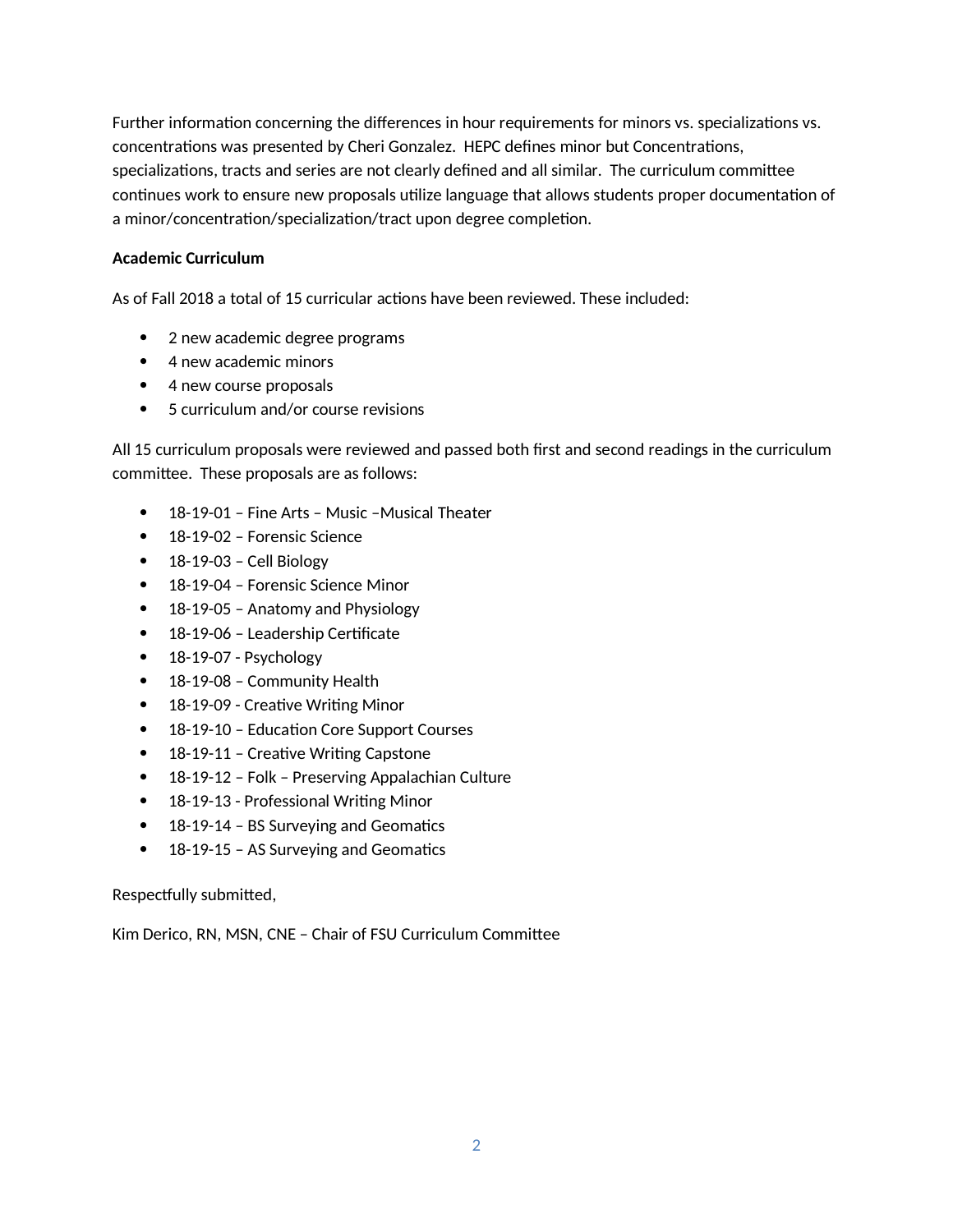**International Education Committee Report**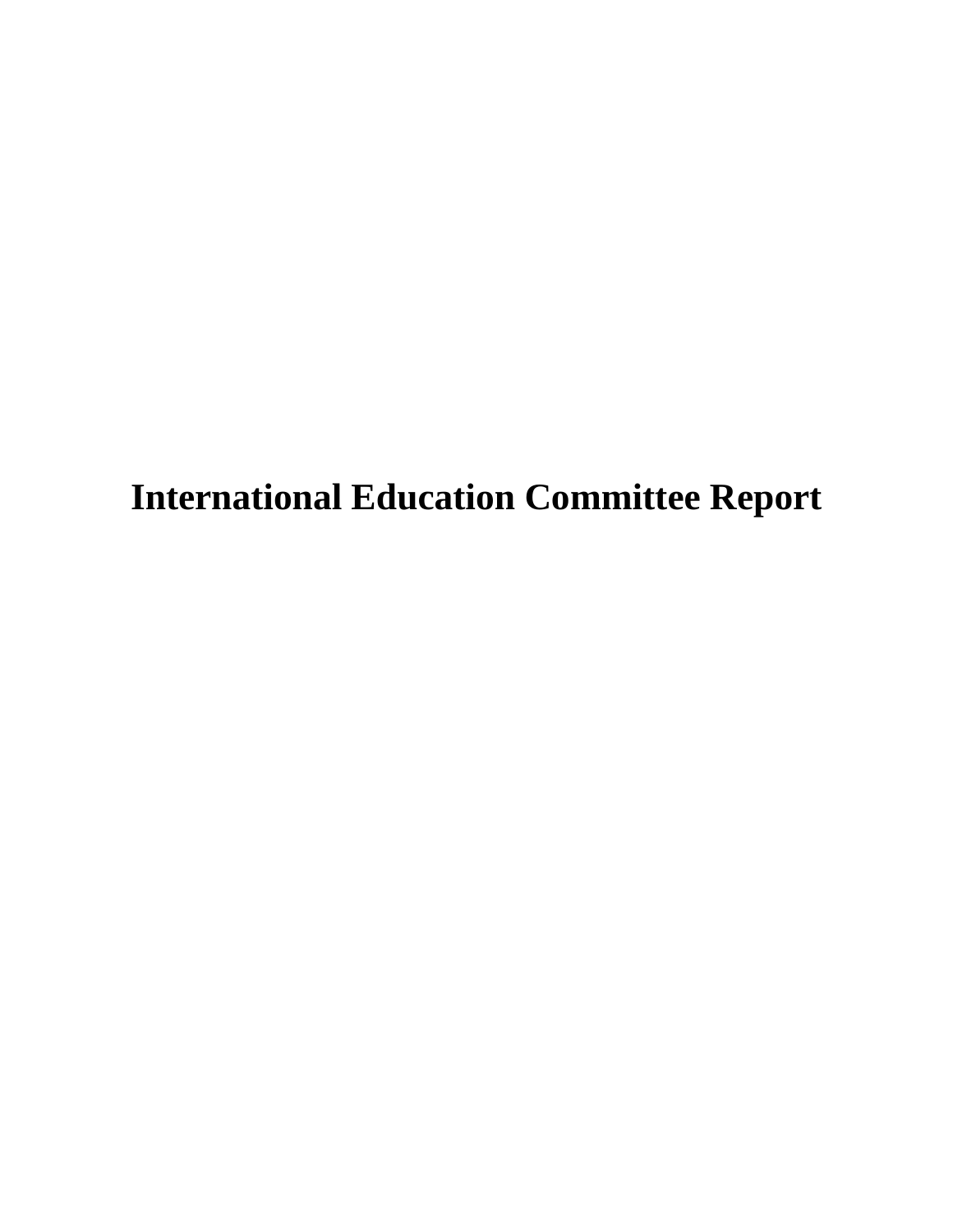For the 2018-19 academic year, the committee welcomed two guests at separate meetings to address the committee.

The first was Amanda Stinemetz from the EPICS center. We discussed international education on campus in the context of recent and ongoing administrative changes. As has been the case since I began working with the committee, we do not have a specific charge or role beyond generally supporting international education. At the same time, issues related to international education campus-wide are not brought before the committee. At the conclusion of this meeting, we renewed our desire to keep in touch and provide input on campus as appropriate.

The second guest was Eduard Mandell, president of KEI (our study abroad provider that links students with selected international universities around the world). Eduard was visiting campus to promote current summer 2019 KEI programs, and to let faculty know about opportunities to create programs with KEI and partner institutions. After the session with the International Education Committee, Eduard joined me for an open information session with students. I appreciate the time and effort KEI makes to support making international experience available to our underserved student population. This summer alone, we have more students studying abroad than all last year combined. The committee would like to see study abroad become accessible for even more of our students.

Respectfully submitted,

Erin Hippolyte, chair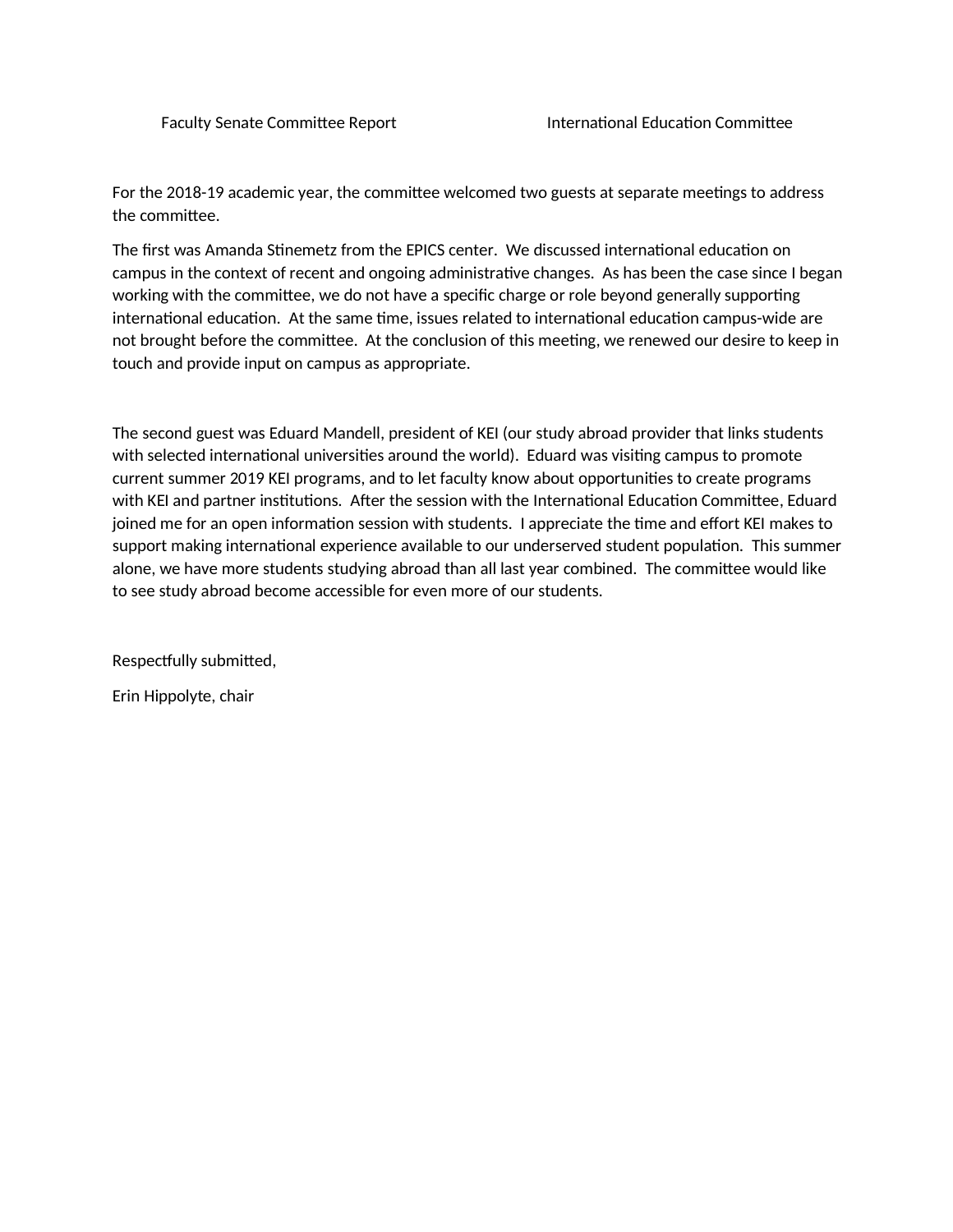# **Faculty Welfare Committee Report**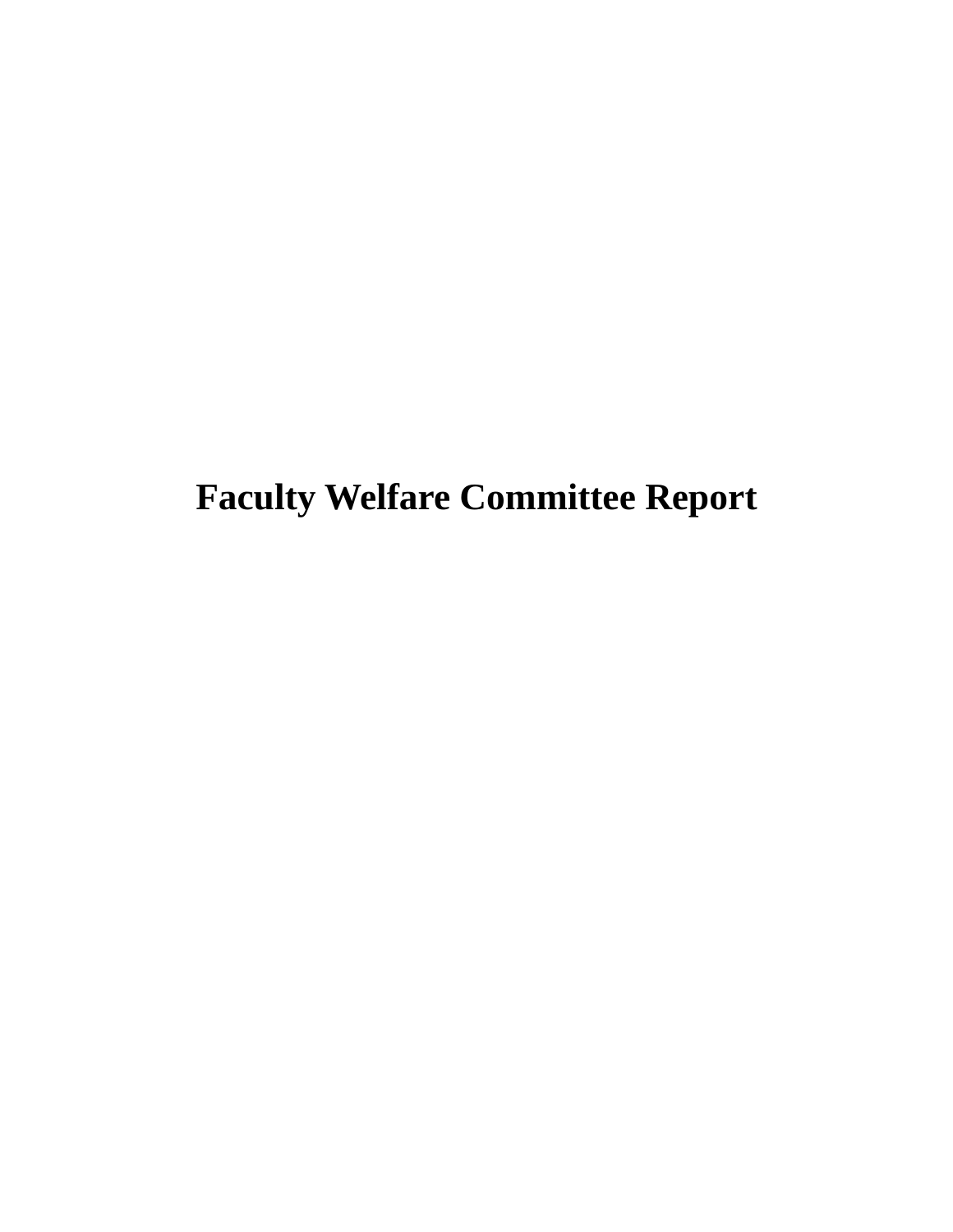### Year-end report for Faculty Welfare Committee for 2018-2019

The Faculty Welfare Committee began the year working to finalize the approval of the Academic Honesty Policy we finished drafting at the end of the 2017-2018 school year. It was approved by the Faculty Senate in August 2018, and sent on to Provost Harvey with the provision that he would solicit comments from various stakeholders before final approval. Comments were forwarded to Faculty Welfare Committee. We discussed them in our October and November meetings, and we sent our responses to the Provost. The Provost confirmed in April 2019 that the policy is ready to go and will be included in the upcoming revision of the Faculty Handbook.

We continued organizing Faculty Social Hours, usually on the first Friday of each month. President Martin hosted a very well-attended social hour at the Shaw House during Faculty Development Week in August. Following that, the hosts were the School of Fine Arts (Aug.), Lang/Lit (Sept.), Sci/Tech (Nov.), President Martin (Nov. 29), School of Ed/HHP (Mar.), Social and Behavioral Sciences (Apr.). February was cancelled due to winter weather. President Martin continued to provide drinks each month. For reasons that are unclear, we were not allowed to provide alcoholic beverages for most of the year, which was very unpopular with the faculty.

In the fall, we discussed creating a faculty survey. We were hopeful that feedback from the general faculty would help us decide which issues are of greatest concern, which would help us decide what to work on going forward. No substantive progress was made, and then in the spring semester the Campus Climate Committee was created. We have reached out to them to avoid doing any redundant work. We are hopeful that the two committees might collaborate on a faculty survey.

In September, the ad-hoc committee charged with revising Faculty Senate constitution and by-laws asked our input on an appropriate ex-officio member for Faculty Welfare. The ex-officio member was currently listed as the Assistant Vice President of Human Resources (Cindy Curry). We concluded that we do not need an ex-officio member on our committee, but we appreciate the willingness of faculty, staff, and administrators to attend meetings and participate in discussions when invited.

In October, Stacey Jones attended the meeting to discuss various concerns, particularly how faculty loads are calculated. The Faculty Welfare Committee was asked by Faculty Senate to work on revising the Faculty Handbook, but we suggested to Faculty Senate that perhaps that work would be best done by an ad-hoc committee consisting of both faculty and staff. Such a committee was created in the November Faculty Senate meeting. We also sent a formal statement to Faculty Senate saying that a clear process needed to be created for approving changes to the Faculty Handbook. In their November meeting, Faculty Senate commissioned us to draft such a process.

Our November meeting was largely devoted to conceiving and drafting an approval process for changes to the Faculty Handbook. Below is the statement we sent to Faculty Senate for their consideration:

Changes (additions, revisions, or deletions) to the Faculty Handbook should be submitted to the Faculty Senate for approval. Faculty Senate will do two readings of the changed content, similar to a Curriculum Proposal. At the first reading, Faculty Senate can do one of three things:

- Send the revisions out for public comment [specific amount of time allowed for this?]
- Hold the revisions over for second reading
- Waive the second reading

This process allows for faculty input, but also provides a timeline, preventing the revisions from being "in limbo" indefinitely.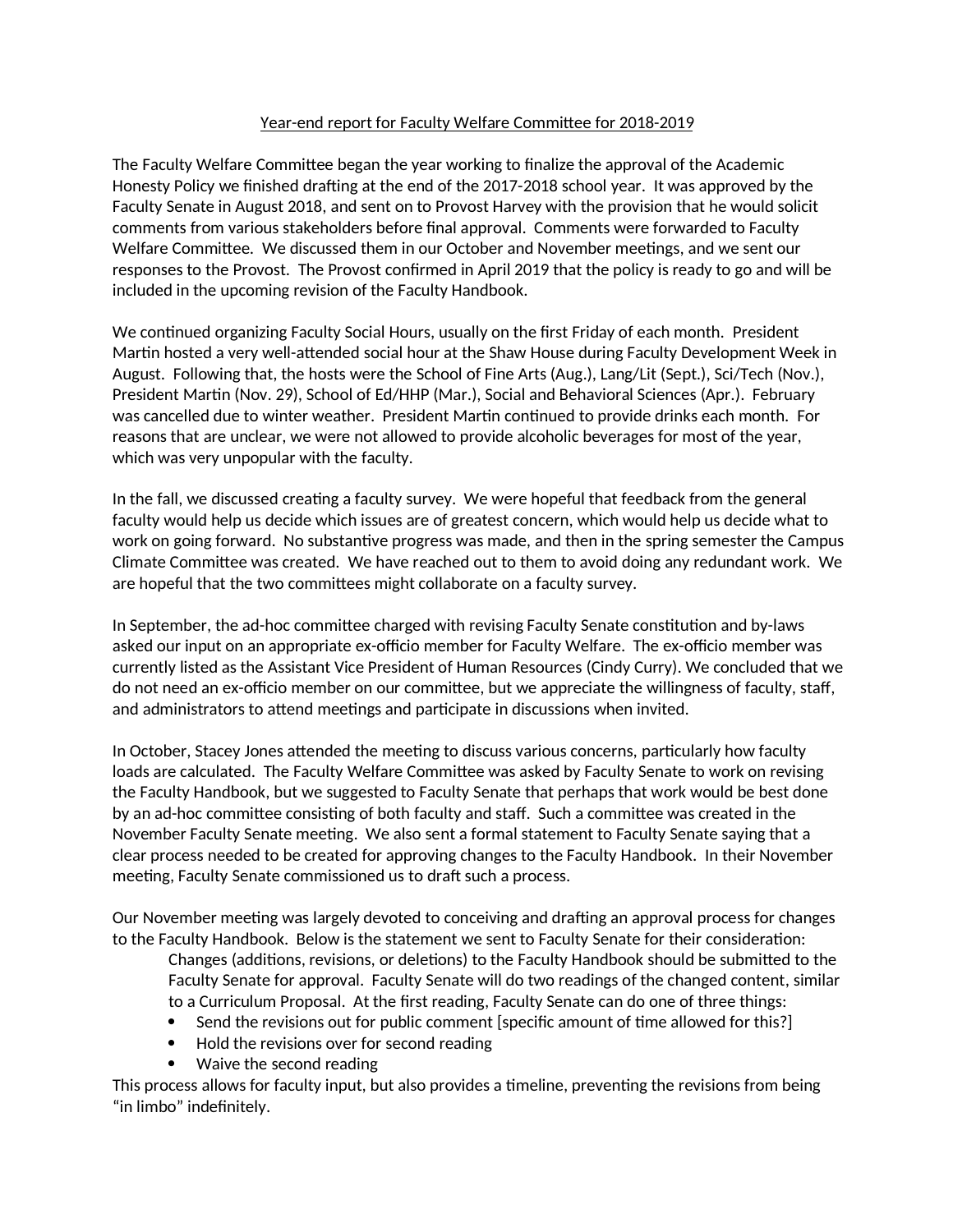Our spring semester meetings were devoted to discussion of several issues of concern that were raised by various members:

- Academic freedom and chain-of-command issues related to HR and the General Counsel weighing in on course content and threatening to discipline faculty without consulting or going through the Provost.
- Lack of clarity in the university's policy on political speech by faculty. As it turns out, the university has no policy, but simply appeals to provisions embedded in state code, which we feel is insufficient. Also, we found conflicting information in sources available from the state.
- Practical, financial, and gender equity concerns raised by the new student travel policy.
- The need for a university policy regarding transgender students and faculty.
- The need for an approval process for revision of the Faculty Handbook that includes faculty oversight.

It is our recommendation that the 2019-2020 Faculty Welfare Committee continue work on these issues. Ideally, policies governing some or all of these issues can be included in the revised Faculty Handbook.

Also, with the yearlong delay of implementation of the Academic Honesty policy, some work is left to be done in that area, namely:

- 1) Institution of a training module for students to educate them on what constitutes cheating/plagiarism and on the consequences they could suffer under the new Academic Honesty Policy if they are caught cheating/plagiarizing.
- 2) Training for faculty so they understand how the policy works.

Respectfully submitted,

Sam Spears Chair, Faculty Welfare Committee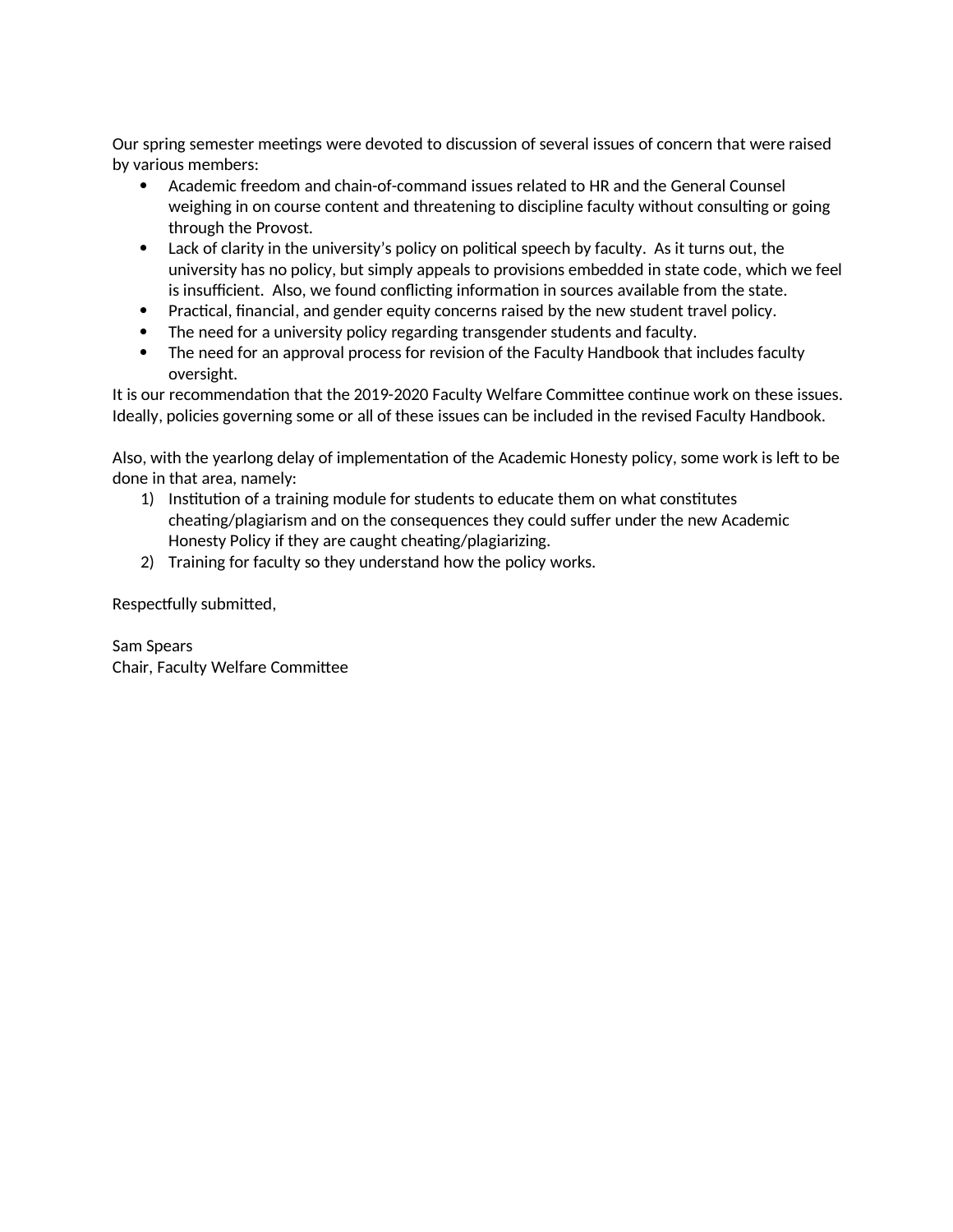# **Student Financial Aid Appeals Committee Report**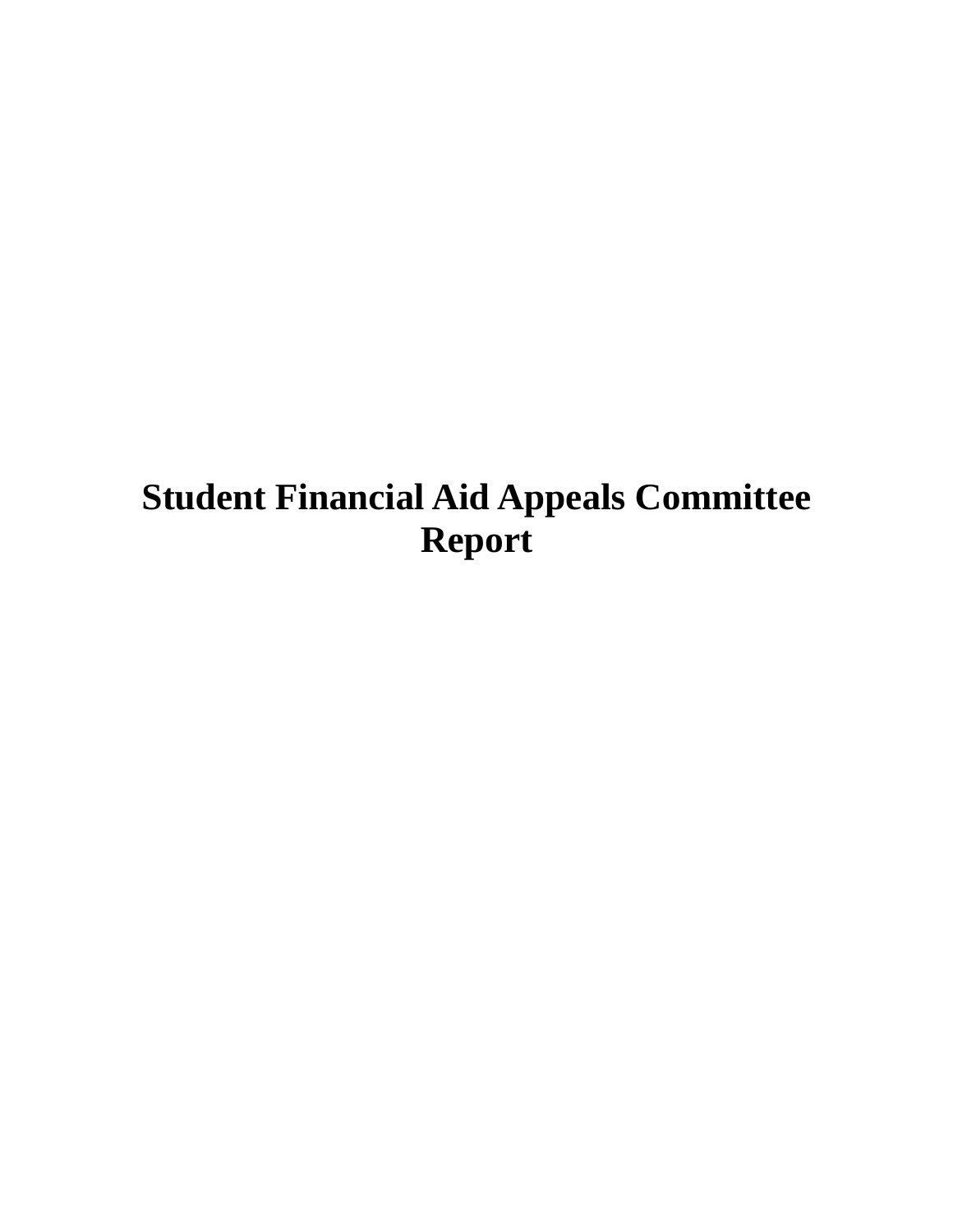### **Student Financial Aid Appeals Committee Report – Academic Year 2018-19**

The Committee reviewed and addressed all Financial Aid appeals forward to the committee by the Office of Financial Aid.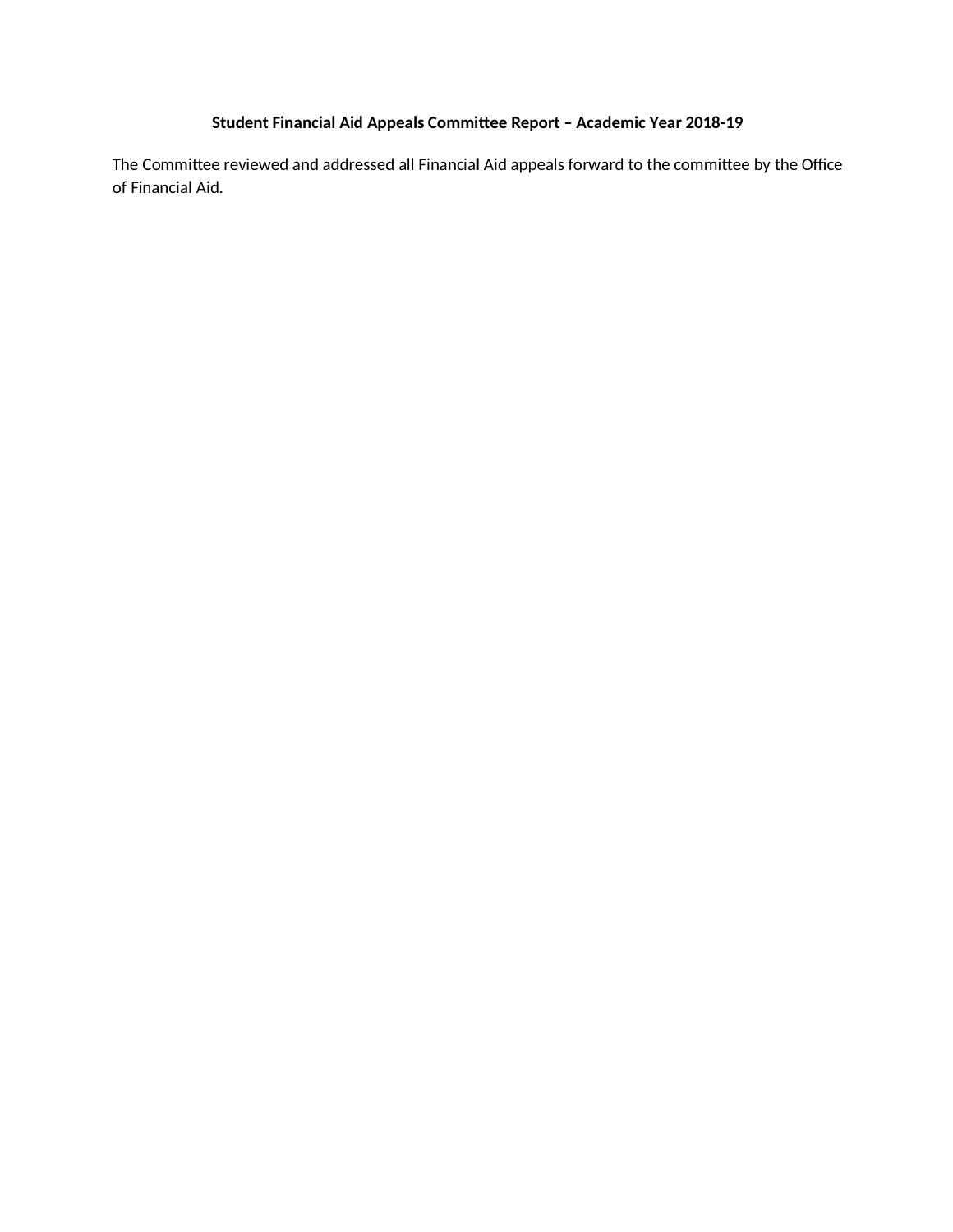**Presidential Perception Committee Report**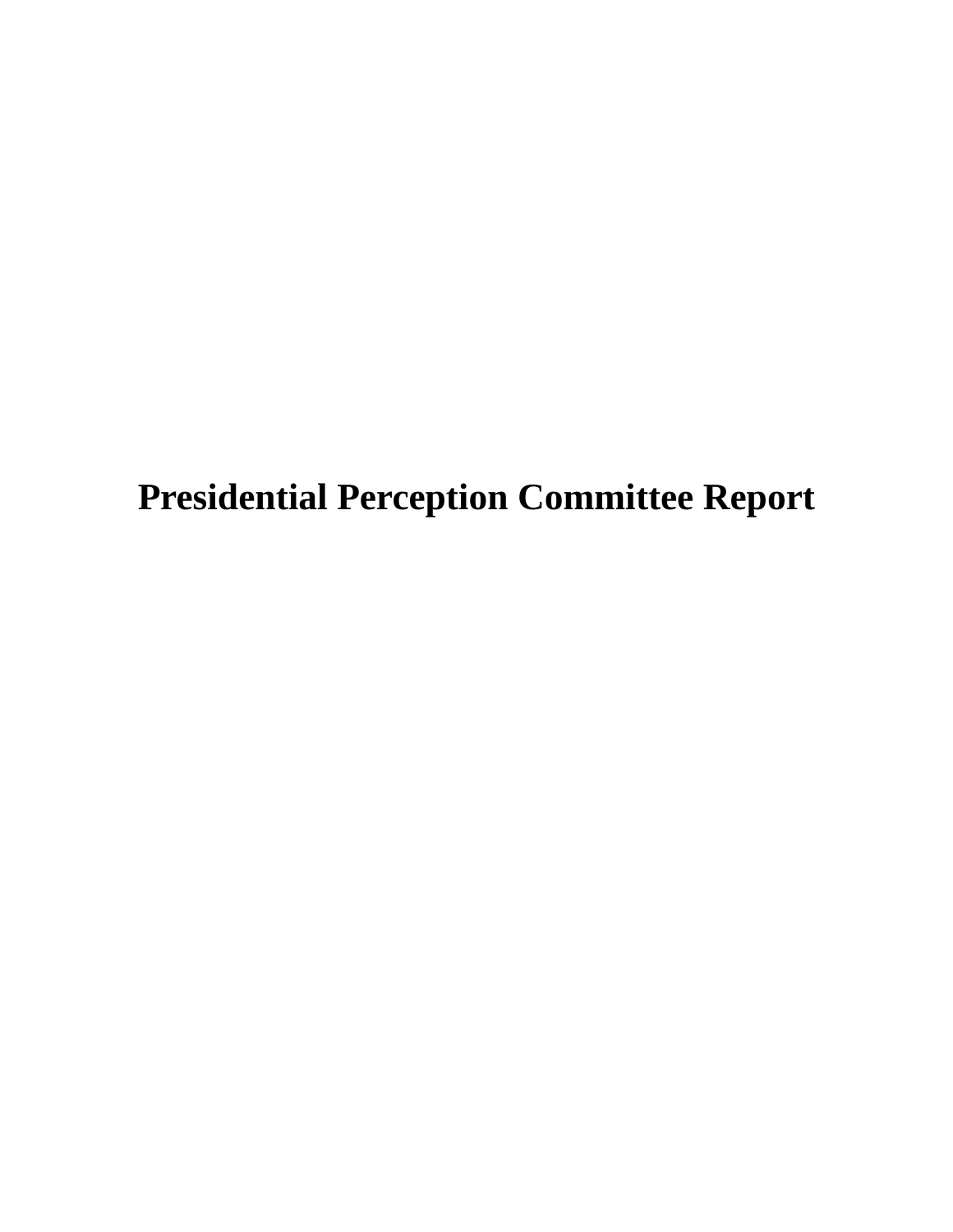Presidential Perception Survey Committee, Annual Report, 2019 Members: Gina Fantasia, Charley Hively, Debra Hoag, Janie Leary, Pam Pittman, Elizabeth Savage (Chair), and Chuck Shields

The PPSC redesigned the Presidential Survey. Drawing on the folio FSU used for the 2017 presidential search stating duties and expectations for the position, the Committee drafted a concise survey to measure the key priorities, then cross-referenced those elements with corresponding characteristics summarized in 2016 American Association of State Colleges and Universities' "Presidential Competency Model."

In response to faculty concerns that Survey Monkey, used for past presidential surveys, made possible identifying faculty who took the survey, the PPSC consulted with statistician Dr. Joshua Smallridge to create a fully anonymous electronic medium. After deliberation, we agreed to offer paper versions of the survey as well to accommodate faculty uncomfortable with technology. Interim Faculty Senate President Dr. Mark Flood and Charley Hively sought funding to set up the UCA for the PPSC in order to collect the results. After confirming the Faculty Senate no longer has a budget, the Committee secured funds for the UCA from the provost's office.

The survey launched April 22, 2019 and closed at 4pm May 3, 2019. The PPSC met in the RAM Library Tablab to merge the survey data and write the accompanying report.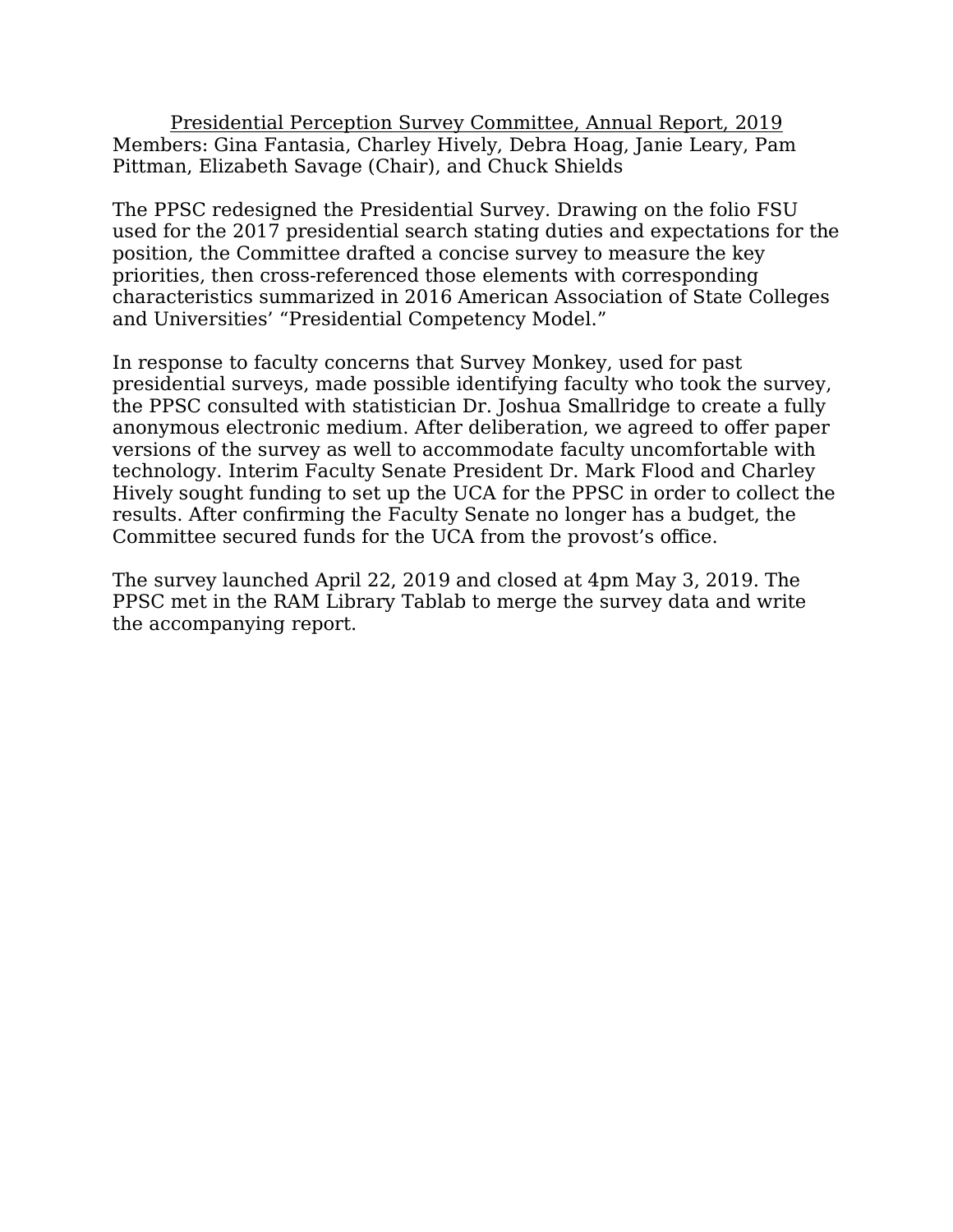**Institutional Review Board Committee Report**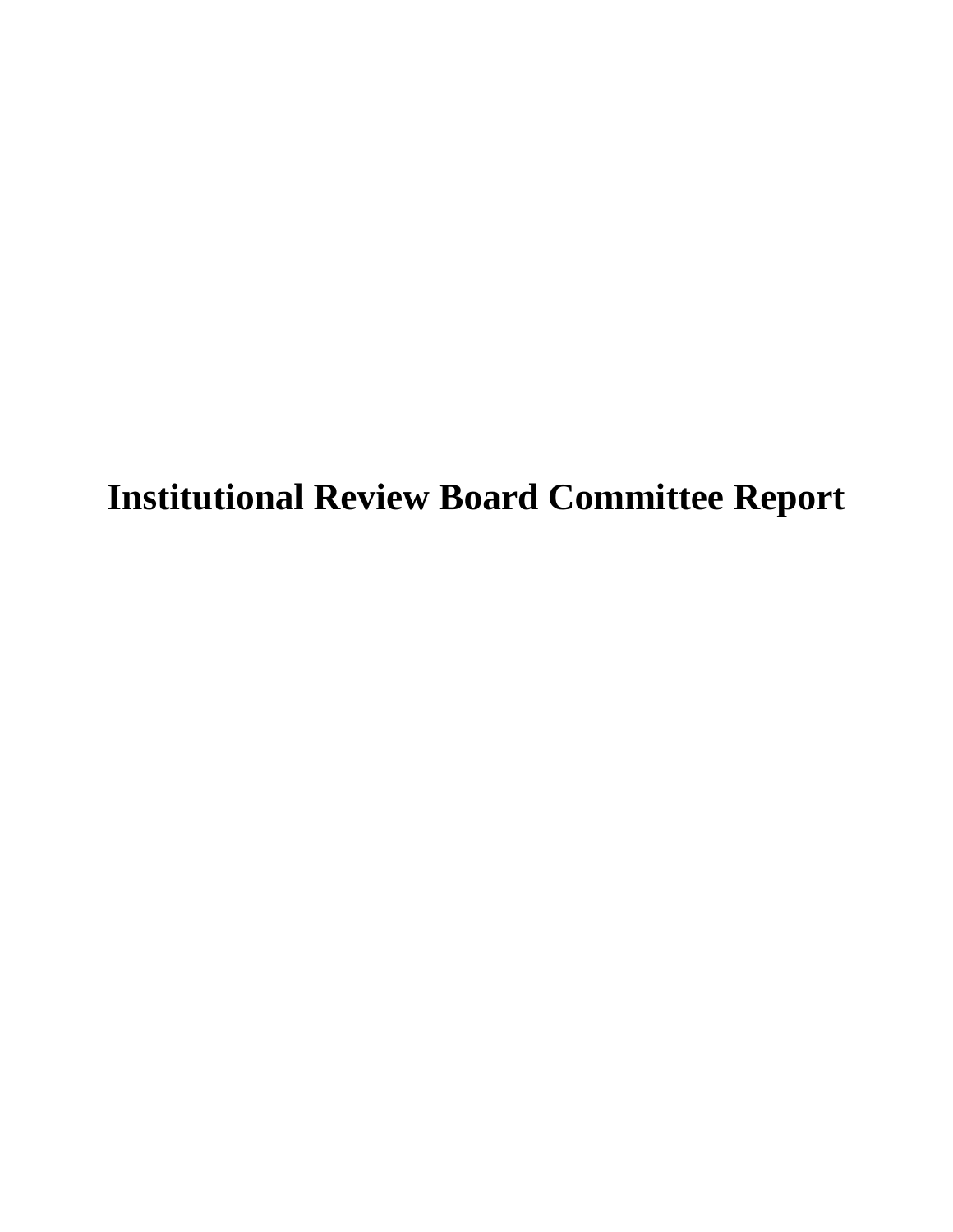### **Institutional Review Board 2018-2019 Year-End Report**

#### **I. Members:**

Clark, Todd Moore, Zach Hemler, Deb Ryan, Michael

Cuchta, Thomas Myers, Jennifer Gray, Joni Ransom, Michael (chair) Kato, Tad Smallridge, Josh Leary, Janie Tyce, Spencer

### **II. Activities:**

**A**. The committee reviewed applications for approval to conduct research involving human subjects from individuals planning projects for school courses, and faculty working on individual or departmental research projects.

### **Fall 2018 Approvals**

- 1. Minimal risk approval given on October 8, 2018 for Dr. Sidwell's- Health and Needs Assessment.181001
- 2. Minimal risk approval given on October 10, 2018 for Dr. Kato's PSYC 3390- Capstone- 20 student projects.181002
- 3. Minimal risk approval given on October 12, 2018 for Dr. Reneau's PHED 4410- 16 student projects.181003
- 4. Minimal risk approval given on October 17, 2018 for Dr. Sanchez's Master student project- 1 student. 181004
- 5. Minimal risk approval given on October 20, 2018 for Dr. Kast's SOCY 4480 capstone- 2 student projects. 181005
- 6. Minimal risk approval given on October 24, 2018 for Dr. Reneau's PHED 4410- 1 student project.181006
- 7. Minimal risk approval given on November 7, 2018 for Dr. Kast's SOCY 4480 capstone- 1 student project. 181007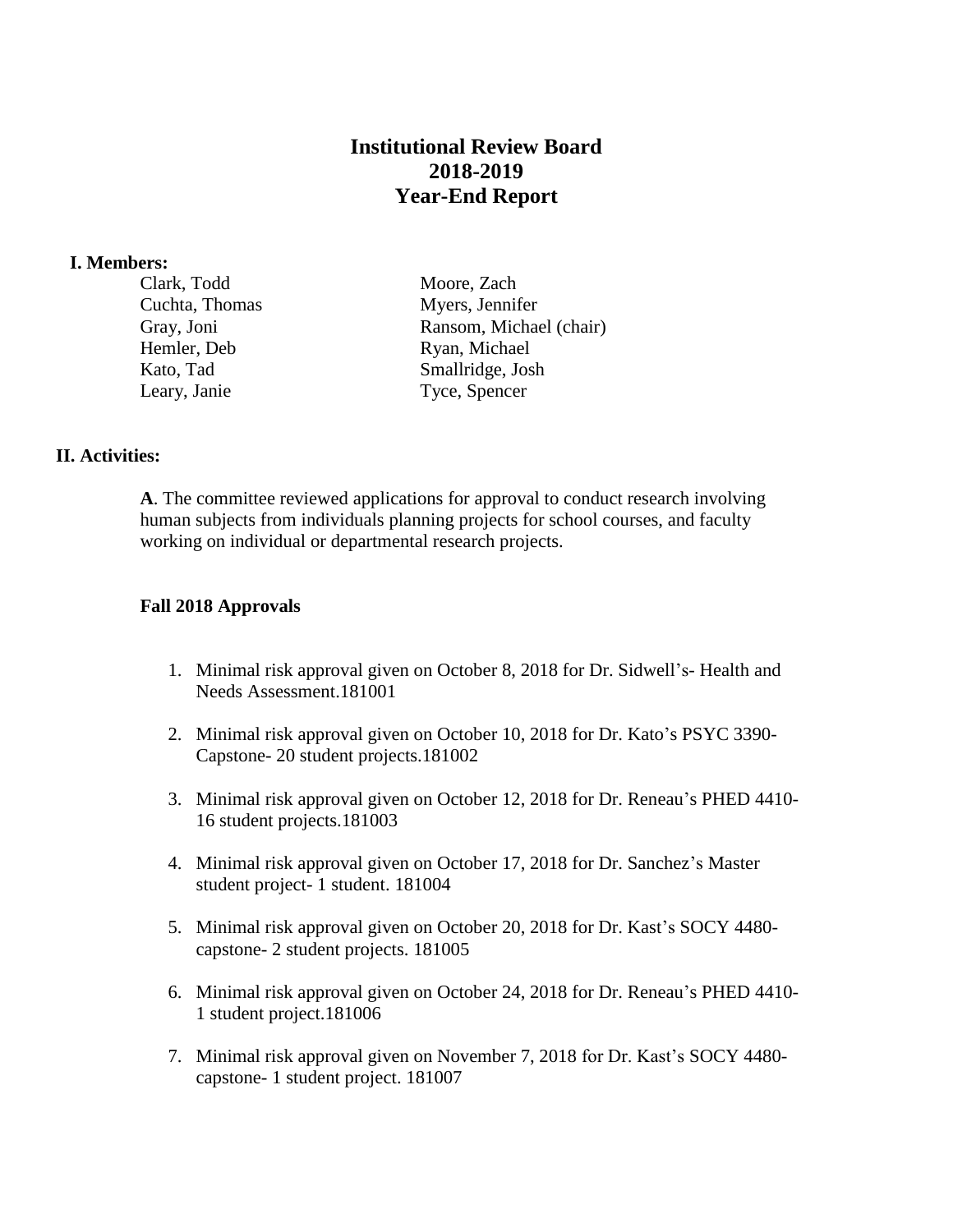- 8. Minimal risk approval given on November 28, 2018 for Dr. Cuchta's Research-Human Hazards in Cybersecurity.181008
- 9. Minimal risk approval given on November 28, 2018 for Dr. Leary's student research- 3 student projects. 181009

### **Spring 2019 Approvals**

- 1. Minimal risk approval given on February, 11 2019 for Dr. Reneau's Masters student project- 1 student.192001
- 2. Minimal risk approval given on February, 22 2019 for Dr. Kast's SOCY 4480 capstone- 1 student project.192002
- 3. Minimal risk approval given on February, 28, 2019 Dr. Henning's research-AIMMS survey.182003
- 4. Minimal risk approval given on March 7, 2019 Dr. Dos Santos' and Dr. Ryan's student research- 11 student projects.192004
- 5. Minimal risk approval given on March 22, 2019 for Dr. Ryan's PHED 4410 class-9 student projects.192005
- 6. Minimal risk approval given on March 22, 2019 for Dr. Moore's PSYC 3390- Capstone- 22 student projects. 192006
- 7. Minimal risk approval given on March 29, 2019 for Dr. Dos Santos' researchgrant. 192007
- 8. Minimal risk approval given on March 29, 2019 for Dr. Kato's research- visual stimuli.192008
- 9. Minimal risk approval given on April 7, 2019 for Dr. Kast- SOCY 4480 capstone- 1 student project.192009
- 10. Minimal risk approval given on April 10, 2019 for Dr. Moore's PSYC 3390- Capstone- 1 student project.1920010
- 11. Minimal risk approval given on April 23, 2019 for Dr. Slota's research- attitudes toward substance abuse.1920011
- 12. Minimal risk approval given on April 26, 2019 for Dr. Dos Santos' researchcollege swimmers.1920012